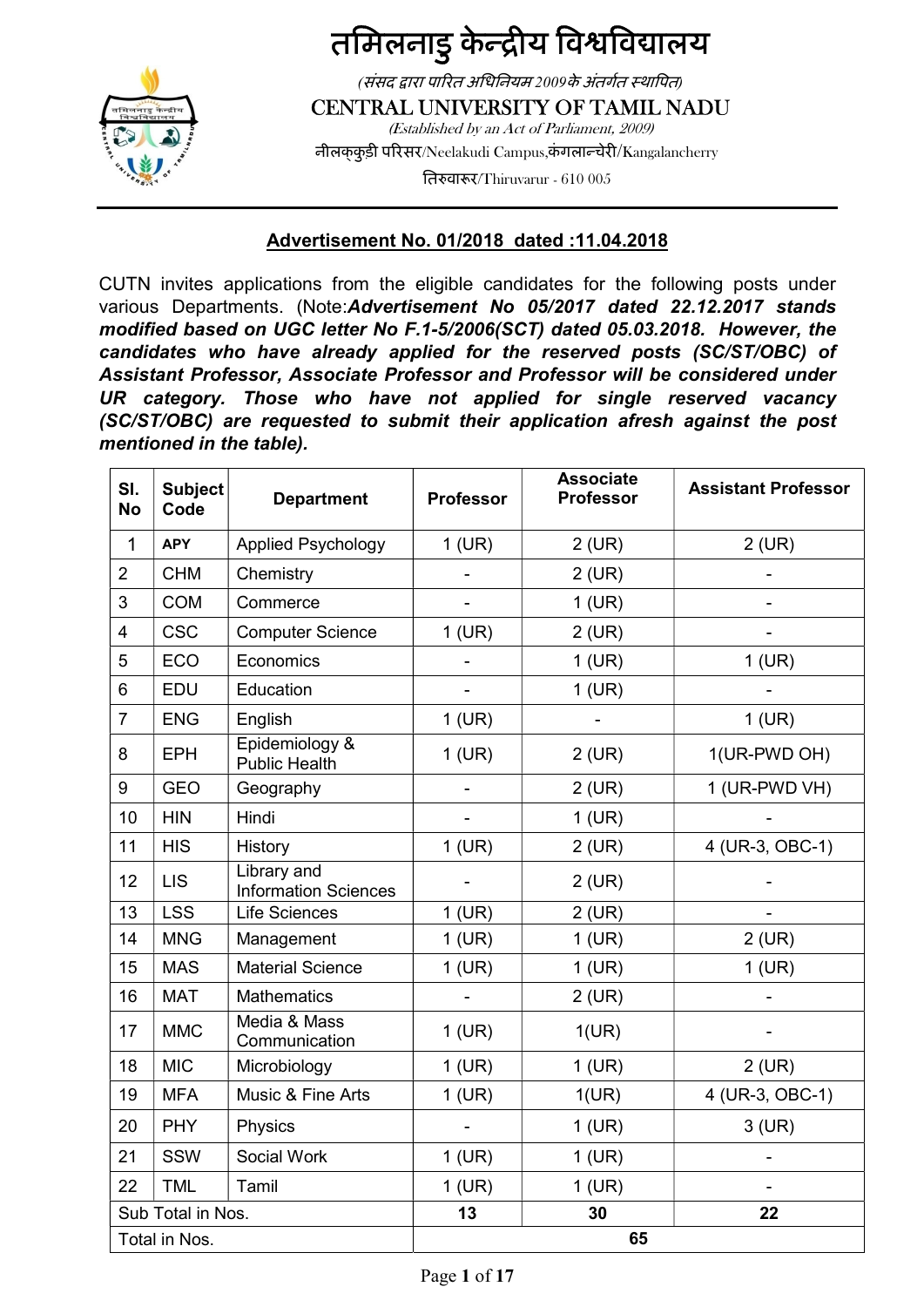| 1.1.0 | Candidates are requested to read the detailed advertisement on the website, carefully<br>before filling up ofapplication(s). The last date for receipt of application is $2^{nd}$ May<br>2018 which will be the cut-off date for all the purposes.                                                                                                                                                                                                                                                                                                                                                                                                                                                                                |
|-------|-----------------------------------------------------------------------------------------------------------------------------------------------------------------------------------------------------------------------------------------------------------------------------------------------------------------------------------------------------------------------------------------------------------------------------------------------------------------------------------------------------------------------------------------------------------------------------------------------------------------------------------------------------------------------------------------------------------------------------------|
| 1.2.0 | Application received beyond the last date shallsummarily be rejected without any<br>reason whatsoever and the University will not be held responsible for any kinds of<br>delay.                                                                                                                                                                                                                                                                                                                                                                                                                                                                                                                                                  |
| 1.3.0 | Candidates who have already been employed under CCS (Pension) Rules, 1972 or on<br>identical pension scheme prior to 01.01.2004 will be considered on long term<br>deputation upto 10 years or 65 years of age, whichever is earlier. They have to clearly<br>mention the same in the application in case they wish to apply on deputation. No<br>subsequent request for any mode/change of recruitment shall be entertained.                                                                                                                                                                                                                                                                                                     |
| 1.4.0 | Abbreviations: $SC =$ Scheduled Caste; $ST =$ Schedule Tribe; OBC = Other Backward<br>Classes; PWD = Persons with Disabilities; UR = Unreserved; VH=Visually<br>Handicapped; OH = Orthopedically Handicapped.                                                                                                                                                                                                                                                                                                                                                                                                                                                                                                                     |
| 1.5.0 | Applications received in response to earlier NotificationNo 05/2017 dated<br>22.12.2017:<br>Advertisement No 05/2017 dated 22.12.2017 stands modified based on UGC<br>letter No F.1-5/2006(SCT) dated 05.03.2018. However, the candidates who have<br>already applied for the reserved posts (SC/ST/OBC) of Assistant Professor,<br>Associate Professor and Professor will be considered under UR category. They<br>are also requested to update their information if any in separate sheet<br>mentioning application number displayed in the website.                                                                                                                                                                            |
|       | http://cutn.ac.in/careers/list/<br>1)                                                                                                                                                                                                                                                                                                                                                                                                                                                                                                                                                                                                                                                                                             |
|       | http://cutn.ac.in/wp-content/uploads/2018/04/updation_form_advt_05_2017.docx<br>2)                                                                                                                                                                                                                                                                                                                                                                                                                                                                                                                                                                                                                                                |
|       | Those who have not applied for single reserved vacancy (SC/ST/OBC) are<br>requested to submit their application afresh against the post mentioned in the<br>table. Further, it may be noted that, each one post of Assistant Professor in<br>Economics and Mathematics has been kept abeyance.                                                                                                                                                                                                                                                                                                                                                                                                                                    |
| 1.6.0 | The qualifications and other conditions prescribed in the present advertisement are in<br>accordance to the UGC Regulations on Minimum Qualifications for Appointment of<br>Teachers and other Academic Staff in Universities and Colleges and Measures for the<br>Maintenance of Standards in Higher Education 2010 (herein after referred as UGC<br>Regulations 2010) published in the Gazette of India, September 18, 2010 (BHADRA<br>27, 1932) [Part-III-Sec.4] and are subject to future regulations/norms, including<br>amendments in UGC regulations from time to time, stipulated by the<br>MHRD/UGC/AICTE applicable to such recruitments. For details of the regulations,<br>please visit UGC web site "www.ugc.ac.in". |
| 1.7.0 | In accordance to the UGC Regulations including amendments, candidates applying for<br>the post of Assistant Professor must submit a certificate in the prescribed format as                                                                                                                                                                                                                                                                                                                                                                                                                                                                                                                                                       |
|       | perAnnexure I & II (as applicable) from the concerned University to the effect that their<br>Ph.D. degree is in compliance of UGC Regulations for award of Ph.D. degree, if<br>they have not qualified in NETwithout which their candidature will not be<br>considered and application will summarily be rejected.                                                                                                                                                                                                                                                                                                                                                                                                                |
| 1.7.1 | Candidates who have been awarded Ph.D. from foreign Universities should enclose<br>"Equivalence Certificate" issued by Association of Indian Universities, New Delhi,<br>without which their candidature will not be considered and application will summarily be<br>rejected.                                                                                                                                                                                                                                                                                                                                                                                                                                                    |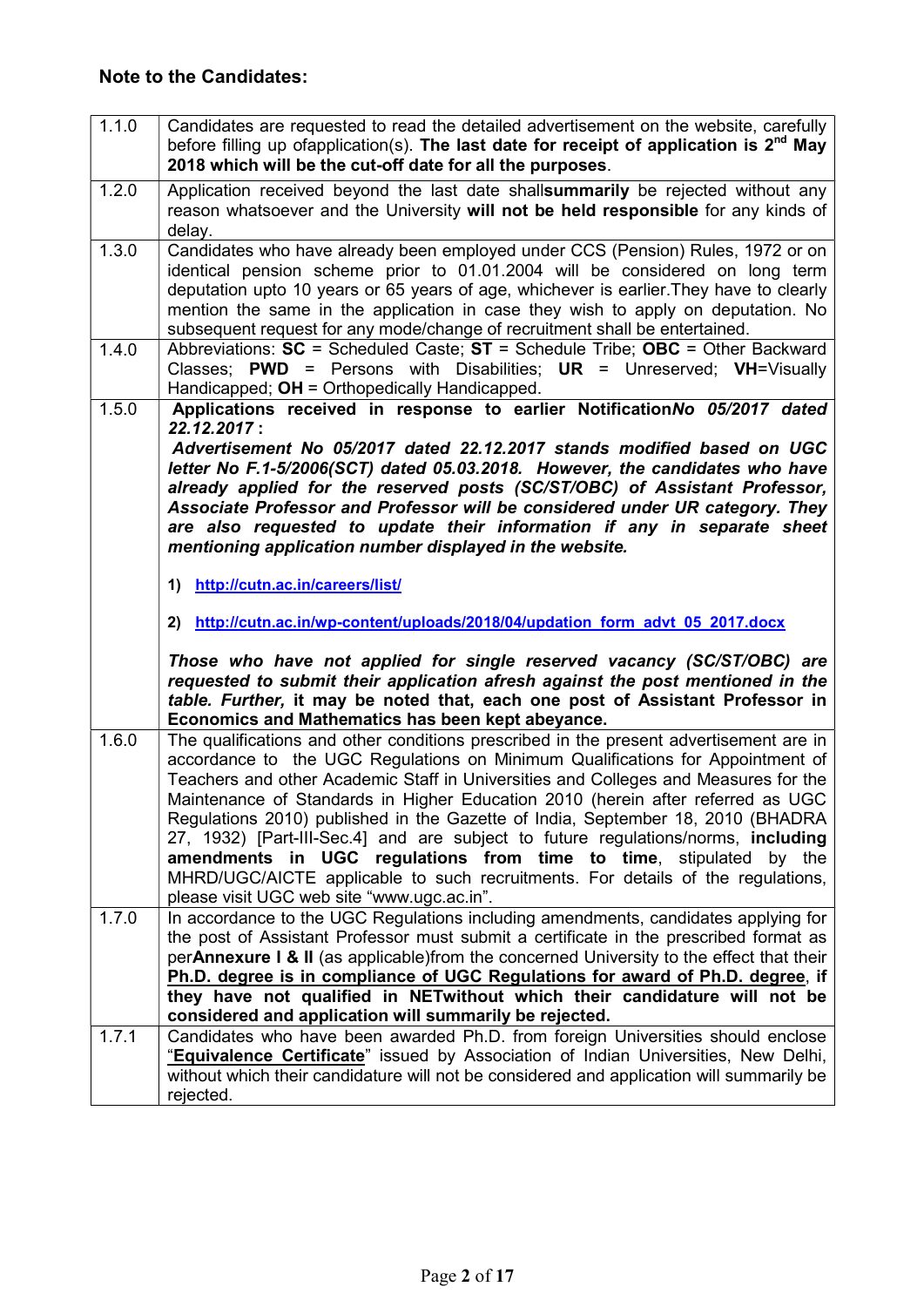| 1.8.0 | Application Fee: Rs.750/-for General and OBC and Rs. 500 for PWD candidates.                                                                                                                                                                                                                                                                 |
|-------|----------------------------------------------------------------------------------------------------------------------------------------------------------------------------------------------------------------------------------------------------------------------------------------------------------------------------------------------|
|       | online<br>Payment<br>can<br>be<br>made<br>through<br>with<br>the<br>following<br>link:<br>https://www.onlinesbi.com/prelogin/icollecthome.htm.                                                                                                                                                                                               |
|       |                                                                                                                                                                                                                                                                                                                                              |
|       | <b>How to pay online:</b>                                                                                                                                                                                                                                                                                                                    |
|       | <b>a.</b> The following link may be used for paying the Semester Fees                                                                                                                                                                                                                                                                        |
|       | through State Bank collect                                                                                                                                                                                                                                                                                                                   |
|       | https://www.onlinesbi.com/prelogin/icollecthome.htm.                                                                                                                                                                                                                                                                                         |
|       | b. Click check Box to proceed for payment and click " <b>proceed</b> " button;                                                                                                                                                                                                                                                               |
|       | c. Select "Tamil Nadu" from drop down<br>menu<br><b>State</b><br>of                                                                                                                                                                                                                                                                          |
|       | Corporate/Institution" and click "Go" button;                                                                                                                                                                                                                                                                                                |
|       | d. Select "Educational Institution" from drop down menu "Type of<br>Corporate/Institution" and click "Go" button;                                                                                                                                                                                                                            |
|       | e. Select "Central University of TamilNadu" from drop down menu                                                                                                                                                                                                                                                                              |
|       | "Educational Institution Name" and click "submit" button;                                                                                                                                                                                                                                                                                    |
|       | Select "Other Payments" from drop down menu and fill the columns;<br>f.                                                                                                                                                                                                                                                                      |
|       | g. Columns with "*"are mandatory to fill and click "submit" button for                                                                                                                                                                                                                                                                       |
|       | payment through SBI Net Banking / State Bank ATM-cum-Debit Card                                                                                                                                                                                                                                                                              |
|       | or other Banks Net Banking or Credit Card / Debit Card of other                                                                                                                                                                                                                                                                              |
|       | Banks. Convenience charges will be applicable and shall be borne by                                                                                                                                                                                                                                                                          |
|       | the remitting person.                                                                                                                                                                                                                                                                                                                        |
|       | Note: The applicant has to take a print out of the receipt and attach along with<br>the application form. The receipt number with the date of payment shall be entered in<br>the application form on the space provided thereon.<br>OR.                                                                                                      |
|       | DD may be drawn in favour of Central University of Tamil Nadu, payable at                                                                                                                                                                                                                                                                    |
|       | <b>Tiruvarur/Thiruvarur</b>                                                                                                                                                                                                                                                                                                                  |
|       | Note: Fees once paid shall not be refunded/adjusted under any circumstances                                                                                                                                                                                                                                                                  |
| 1.8.1 | including administrative reasons.<br>Applications not accompanied with full prescribed fee and the fee sent through Money                                                                                                                                                                                                                    |
|       | Order, Crossed Cheques, Currency Notes and Treasury Challan will not be accepted<br>and such applications will summarily be rejected. No representation against such<br>rejection will be entertained.                                                                                                                                       |
| 1.8.2 | Separate Payment and filled in application form along with enclosures has to be<br>submitted for each post viz. Asst. Professor, Associate Professor and Professor, in<br>case a candidate needs to apply for more than one post.                                                                                                            |
| 1.9.0 | Candidates applying for the post of Associate Professor and Professor have to submit<br>API form with supporting documents for their claims, without which the application shall<br>not be considered. Utmost care shall be taken while filling the API Score and it should<br>be completed in all respect supporting documentary evidences. |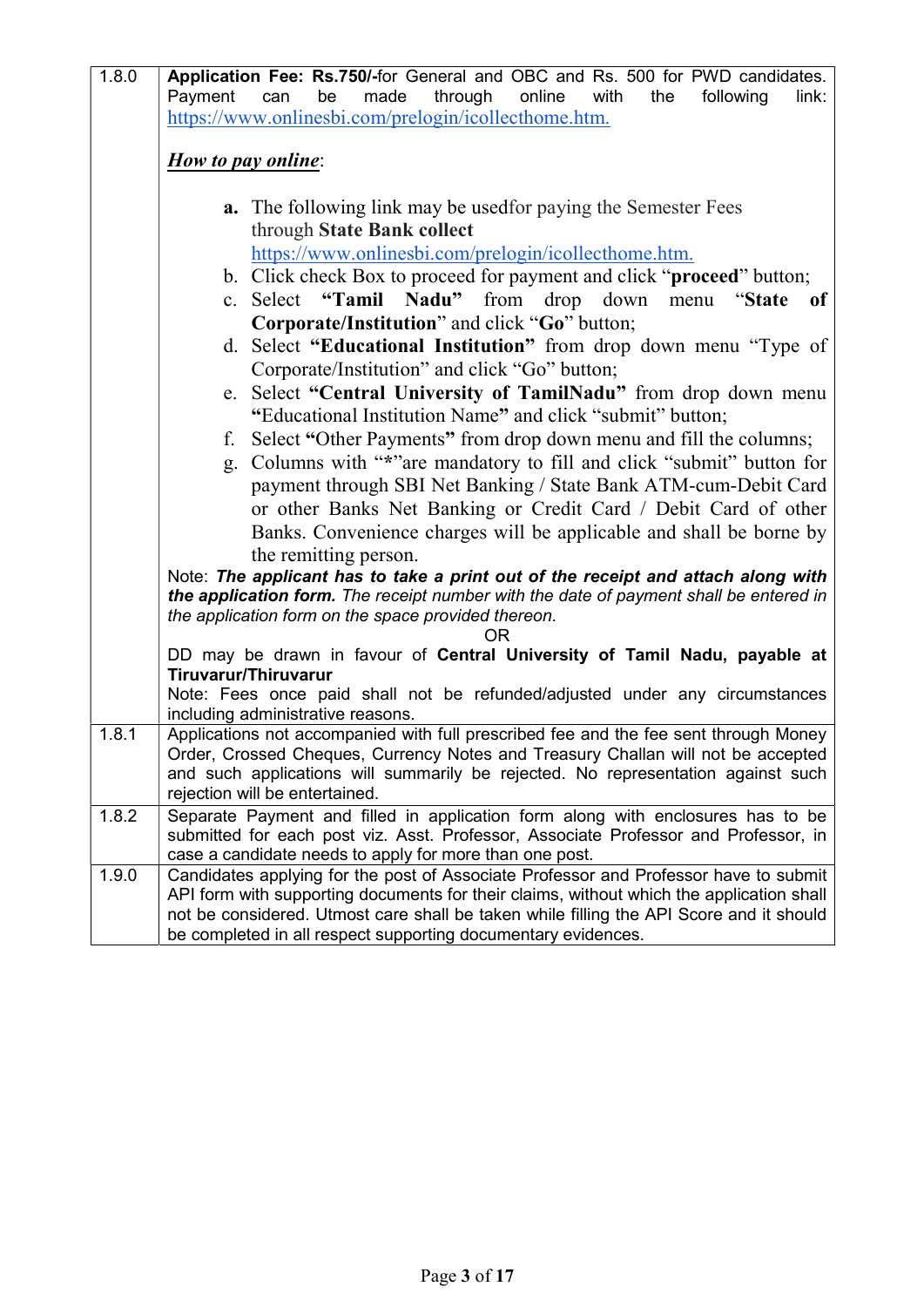# 2.1 Subject& Area of Specialization \*:

| SI.No | <b>Subject</b>                         | <b>Specialization</b>                                                                                                                                                                                                                                                                                                                                                                                                                                                                                                                                                    |
|-------|----------------------------------------|--------------------------------------------------------------------------------------------------------------------------------------------------------------------------------------------------------------------------------------------------------------------------------------------------------------------------------------------------------------------------------------------------------------------------------------------------------------------------------------------------------------------------------------------------------------------------|
| 1.    | Chemistry                              | Physical Chemistry with expertise in any of these areas Theoretical<br>Physical Chemistry (Molecular Dynamics), Chemical Thermodynamics<br>with an emphasis on Statistical thermodynamics, Resonance Raman<br>Microwave Spectroscopy,<br>Laser<br>Spectroscopy,<br>and<br>Magnetic<br>Resonance Spectroscopy, Inorganic Chemistry with expertise in any of<br>these areas Nuclear Chemistry, X-ray Crystallography, Geochemistry,<br>Metal Clusters.                                                                                                                     |
| 2.    | Economics                              | <b>Environmental Economics</b><br><b>Econometrics/Quantitative Economics</b>                                                                                                                                                                                                                                                                                                                                                                                                                                                                                             |
| 3.    | English                                | Professor - Open<br>Assistant Professor - Postcolonial Literature or ELT                                                                                                                                                                                                                                                                                                                                                                                                                                                                                                 |
| 4.    | <b>Life Sciences</b>                   | Open                                                                                                                                                                                                                                                                                                                                                                                                                                                                                                                                                                     |
| 5.    | <b>Mathematics</b>                     | Algebra/ Number Theory/ Complex Analysis/Geometry Algebraic/<br>Differential Topology/ Graph Theory Numerical<br>Analysis/Optimisation/Stochastic processes.                                                                                                                                                                                                                                                                                                                                                                                                             |
| 6.    | Media & Mass<br>Communication          | Professor - Advertising and Public relations<br>Associate Professor - New Media Studies                                                                                                                                                                                                                                                                                                                                                                                                                                                                                  |
| 7.    | Physics                                | Associate Professor: Open<br><b>Assistant Professor:</b><br>One post – Open<br>Two post - Theory or experiment in high energy physics / Nuclear<br>Physics / Astro Physics / Computational Physics with proven expertise<br>in High level Programming.                                                                                                                                                                                                                                                                                                                   |
| 8.    | Social Work                            | Community Development / Medical and Psychiatric Social Work                                                                                                                                                                                                                                                                                                                                                                                                                                                                                                              |
| 9.    | Tamil                                  | 1. Classical Tamil Literature /<br>2. Traditional Tamil Grammar (preferably with Linguistics knowledge<br>with reference to Tamil)/<br>3. Literary Theories (Classical and Modern)/<br>4. Comparative Literature and Translation (with special reference to<br>Tamil)/<br>5. Cultural Studies, Art History Folklore and Philosophy (with special<br>reference to Tamil)/<br>6. Manuscriptology and Textual Criticism (preferably with special<br>reference to Classical Tamil Literature)/<br>7. Lexicography and Language Teaching (with special reference to<br>Tamil) |
| 10.   | Computer<br>Science                    | Artificial Intelligence / Web Engineering / Cognitive science / Cloud<br>Computing / Internet of Things / Human Computer Interaction / Natural<br>Language Processing / Distributed Computing / Computer Architecture<br>and Design / Neural Networks / Remote Sensing and GIS / Multimedia<br>and Graphics design / Wireless Sensor Networks                                                                                                                                                                                                                            |
| 11.   | Education                              | <b>Mathematics Education</b>                                                                                                                                                                                                                                                                                                                                                                                                                                                                                                                                             |
| 12.   | Epidemiology &<br><b>Public Health</b> | Public Health/ Epidemiology/ Community Health/ Community Medicine<br>/ Preventive and Social Medicine / Statistics / Biostatistics/ Physiology /<br>Medical Sociology / Anthropology / Medical Anthropology                                                                                                                                                                                                                                                                                                                                                              |
| 13.   | Hindi                                  | Modern Hindi Literature / Functional Hindi and Translation /<br>Comparative Literature (Hindi and South Indian Languages)/<br>Linguistics / Ancient & Medival poetry                                                                                                                                                                                                                                                                                                                                                                                                     |
| 14.   | <b>Material Science</b>                | Open                                                                                                                                                                                                                                                                                                                                                                                                                                                                                                                                                                     |
| 15.   | Applied<br>Psychology                  | Open                                                                                                                                                                                                                                                                                                                                                                                                                                                                                                                                                                     |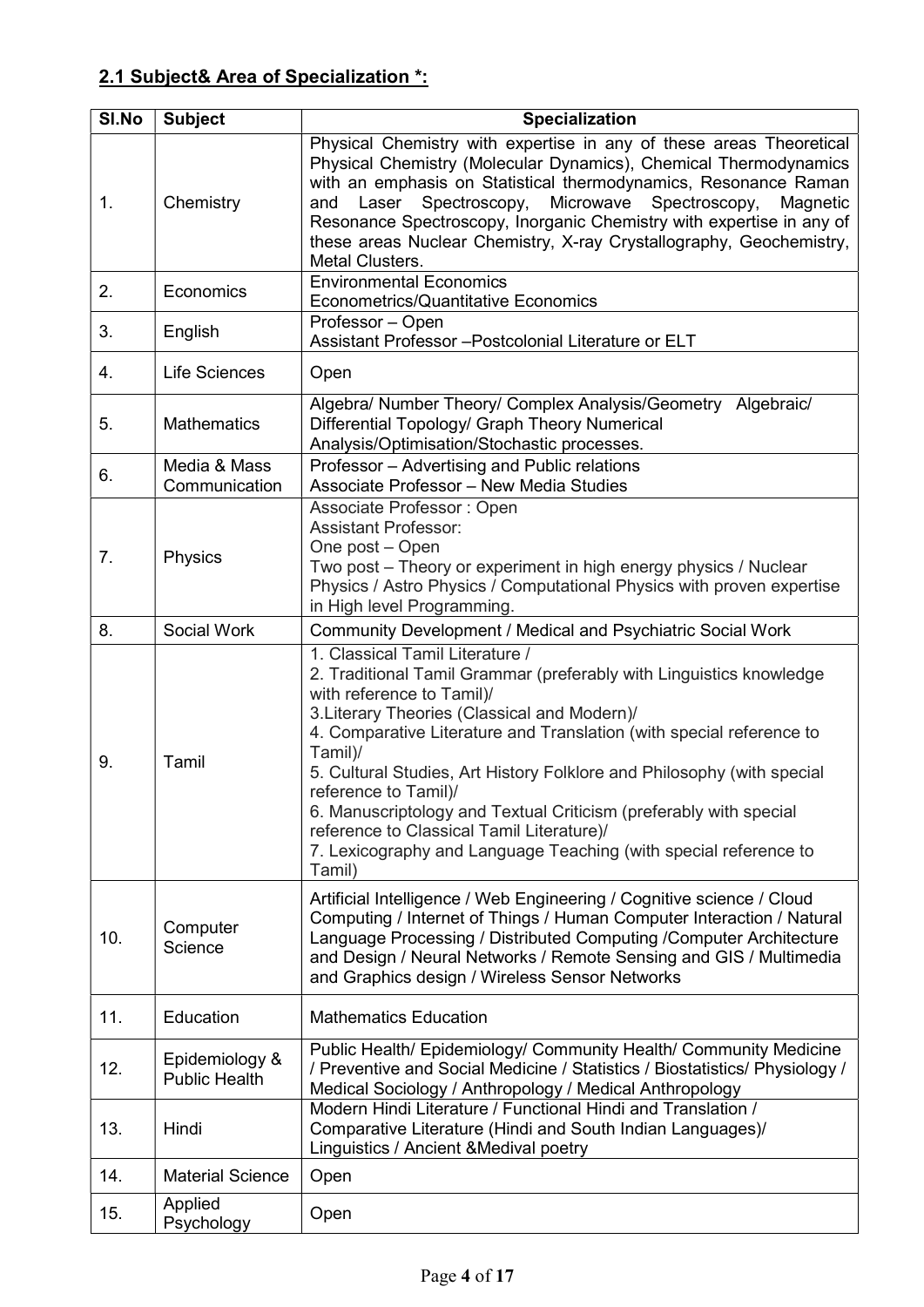| 16. | Commerce                                      | Organisational Behaviour / Human Resources/Information System/<br>banking                                                                                                                                                                                                                                                                               |
|-----|-----------------------------------------------|---------------------------------------------------------------------------------------------------------------------------------------------------------------------------------------------------------------------------------------------------------------------------------------------------------------------------------------------------------|
| 17. | Geography                                     | <b>Associate Professor</b><br>one post - Open<br>one post - Physical Geography/Quantitative Geography/Agricultural<br>Geography with RS and GIS<br>Assistant Professor - Open                                                                                                                                                                           |
| 18. | History                                       | Open                                                                                                                                                                                                                                                                                                                                                    |
| 19. | Library and<br>Information<br><b>Sciences</b> | Open                                                                                                                                                                                                                                                                                                                                                    |
| 20. | Management                                    | Professor - Rural Development /International Business/Organisational<br>Behaviour / Information Technology/ E-Business<br>Associate Professor - Rural Development /International Business/E-<br>business/Operation Management<br><b>Assistant Professor - Open</b>                                                                                      |
| 21. | Microbiology                                  | Professor - Microbial Physiology and Bio-Chemistry / Bio process<br>technology / Fermentation Technology.<br>Associate Professor - Microbial Genetics / Molecular Micro Biology /<br>recombinant DNA Technology<br>Assistant Professor - Environmental Microbiology / Medical<br>Microbiology / Bacteriology / Mycology / CyanoBacteriology / Algology. |
| 22  | Music & Fine<br>Arts                          | Professor - Music / Fine Arts<br>Associate Professor - Fine Arts / Painting / Visual Arts / Sculpture /<br>Applied Arts / Theatre / Folk Lore<br>Assistant Professor - Performing Arts / Karnataka music /<br>Fine Arts / Instruments (Veena / violin/ Miruthangam)/ Painting / Visual<br>Arts / Sculpture / Applied / Urban lore / Theatre / Folk lore |

\* The above specializations are in addition to the earlier notified area of specializations.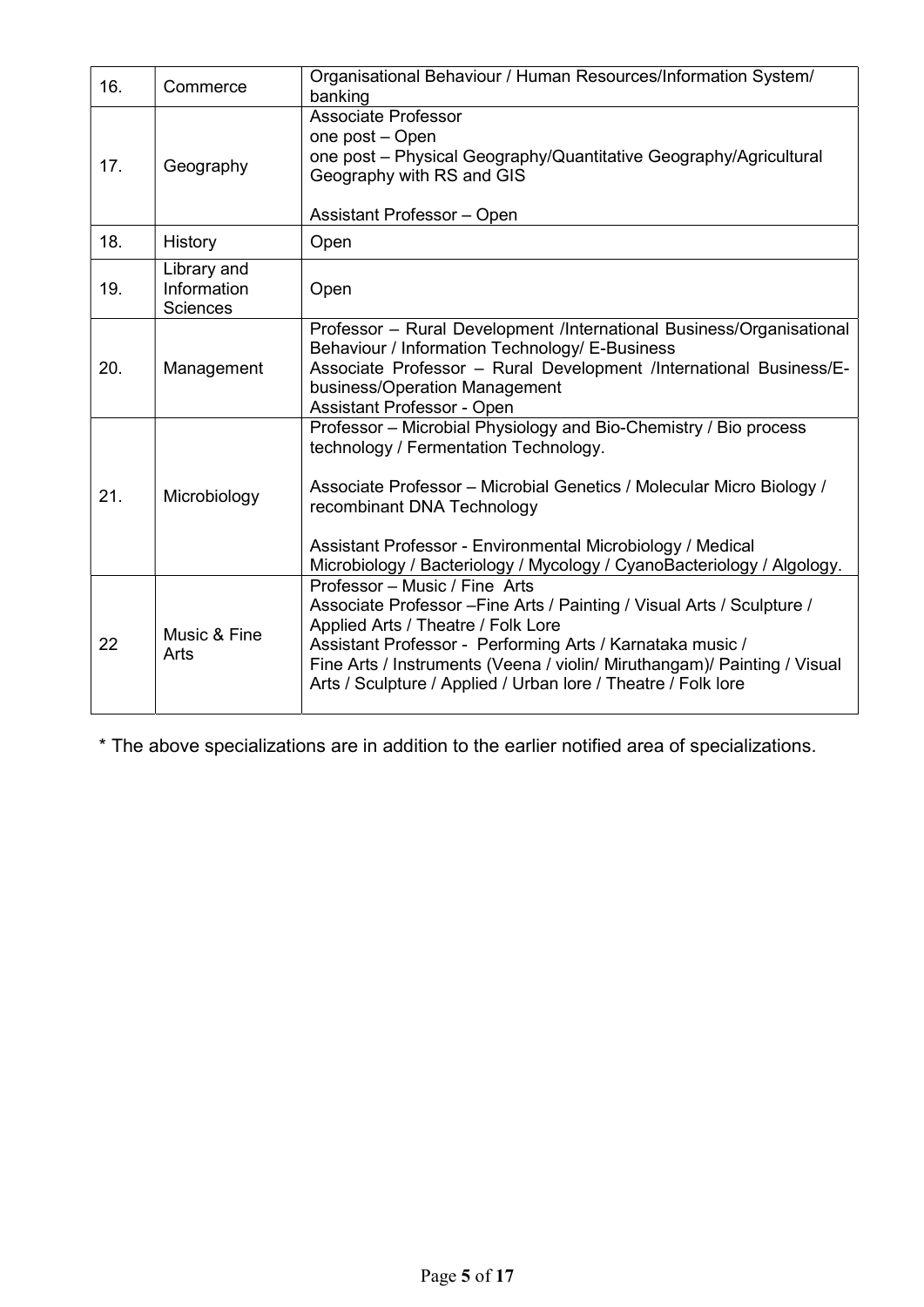| 3.1 | The following are the essential Qualifications for the posts of Professor / Associate<br>Professor / Assistant Professor [Area of Specialization (Subject - Specialization) for<br>these posts are provided separately under SI.No. (2.1) |                                                                                                                                                                                                                                                                                                                                                                      |  |
|-----|-------------------------------------------------------------------------------------------------------------------------------------------------------------------------------------------------------------------------------------------|----------------------------------------------------------------------------------------------------------------------------------------------------------------------------------------------------------------------------------------------------------------------------------------------------------------------------------------------------------------------|--|
|     | 3.1.1                                                                                                                                                                                                                                     | <b>Essential Qualification for the post of PROFESSOR:</b>                                                                                                                                                                                                                                                                                                            |  |
|     |                                                                                                                                                                                                                                           | I) For Arts, Humanities, Sciences, Social Sciences, Commerce, Languages,<br>Journalism and Mass Communication:                                                                                                                                                                                                                                                       |  |
|     |                                                                                                                                                                                                                                           | A. (i) An eminent scholar with Ph.D. qualification(s) in the concerned / allied /<br>relevant discipline and published work of high quality, actively engaged in<br>research with evidence of published work with a minimum of 10 publications<br>as books and / or research / policy papers.                                                                        |  |
|     |                                                                                                                                                                                                                                           | <b>OR</b>                                                                                                                                                                                                                                                                                                                                                            |  |
|     |                                                                                                                                                                                                                                           | In case of Epidemiology and Public Health: AnEminentscholar published work of high<br>quality and actively engaged in research asevidenced frompublished work with a<br>minimum of 10 publicationsas books/research/policy papers in Epidemiology and<br>Public Health, with qualification of MD/DNB/PhD/DrPH in Epidemiology / Public<br>Health or allied subjects. |  |
|     |                                                                                                                                                                                                                                           | (ii) A minimum of ten years of teaching experience in university / college and/or<br>experience in research at the University / National level institutions / Industries,<br>including experience of guiding candidates for research at doctoral level.                                                                                                              |  |
|     |                                                                                                                                                                                                                                           | (iii) Contribution to educational innovation, design of new curricula and courses, and<br>technology – mediated teaching learning process.                                                                                                                                                                                                                           |  |
|     |                                                                                                                                                                                                                                           | (iv) A minimum score as stipulated in the Academic Performance Indicator (API) (i.e.<br>400 from Category II & III) based Performance Based Appraisal System (PBAS), set<br>out in the UGC Regulation, 2010 and amendments from time to time.                                                                                                                        |  |
|     |                                                                                                                                                                                                                                           | (OR)                                                                                                                                                                                                                                                                                                                                                                 |  |
|     |                                                                                                                                                                                                                                           | B. An outstanding professional, with an exceptional accomplishment established<br>reputation in the relevant field, who has made significant contributions to the<br>knowledge in the concerned / allied / relevant discipline, to be substantiated by<br>credentials.                                                                                               |  |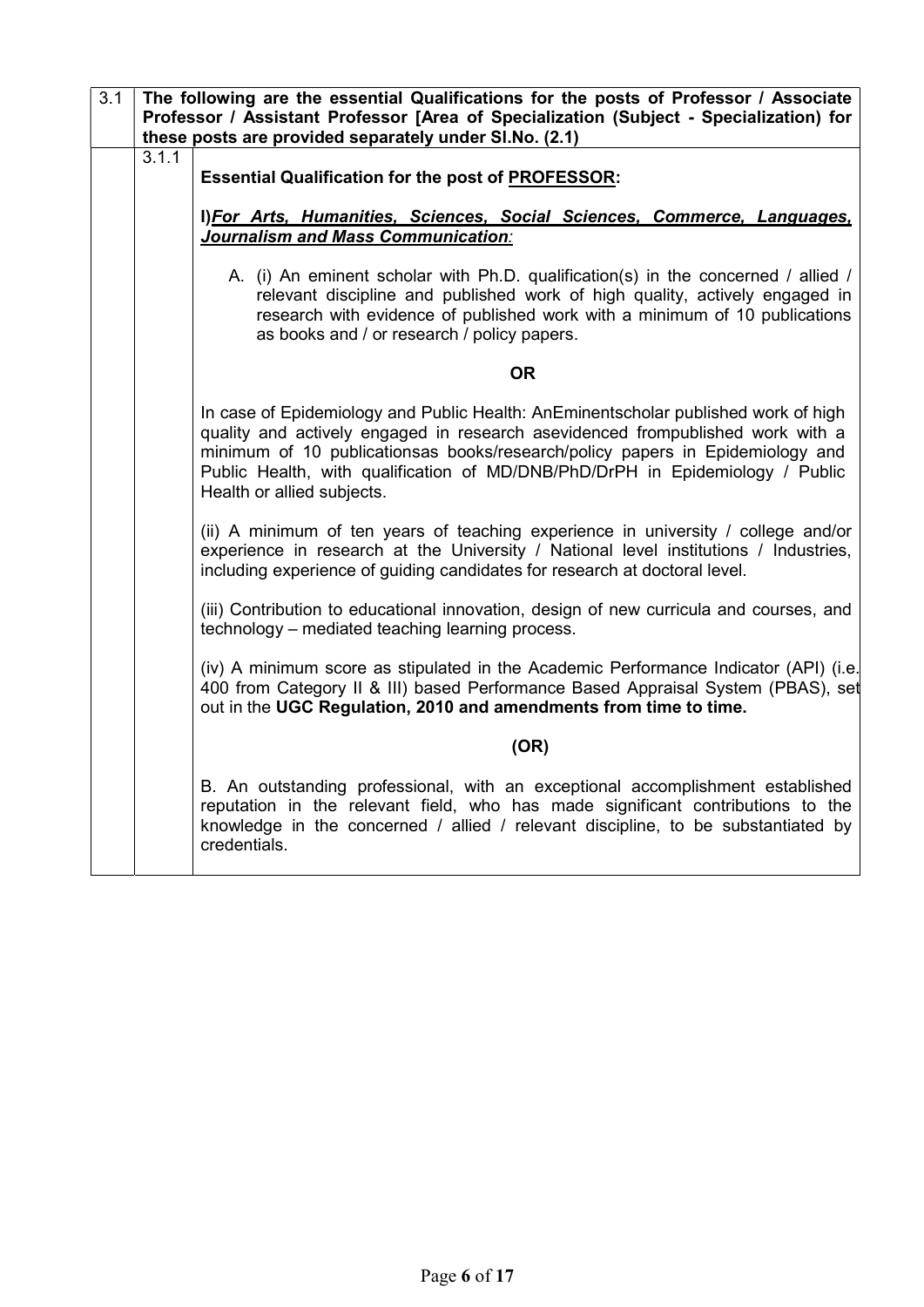| <b>II) For Management:</b><br>(i)<br>Consistently good academic record* with at least 55% marks (or equivalent grade<br>in a point scale wherever grading system is followed) in Master's Degree in<br>Business Management / Administration / in a relevant discipline or consistently<br>good academic record* with at least 55% marks (or equivalent grade in a point<br>scale wherever grading system is followed) in two years full time PGDM declared<br>equivalent by AIU / recognized by the AICTE / UGC.<br>(OR)                                                                                                                   |
|--------------------------------------------------------------------------------------------------------------------------------------------------------------------------------------------------------------------------------------------------------------------------------------------------------------------------------------------------------------------------------------------------------------------------------------------------------------------------------------------------------------------------------------------------------------------------------------------------------------------------------------------|
| First class graduate and professionally qualified Chartered Accountant / Cost and<br>Works Accountant / Company Secretary of the concerned statutory body.<br>Ph.D. or fellow of Indian Institute of Management or of an Institute recognized by<br>(ii)<br>AICTE and declared equivalent by the AIU.<br>A minimum of ten years' experience of teaching / industry / research /<br>(iii)<br>professional out of which five years must be at the level of Associate Professor /<br>reader or equivalent excluding the period spent for obtaining the research degree.<br>(OR)                                                               |
| In the event the candidate is from industry and the profession, the following shall<br>(iv)<br>constitute as essential requirements:<br>a) Consistently good academic record* with atleast 55% marks (or equivalent<br>grade in a point scale wherever grading system is followed) in Master's Degree<br>in Business Management / Administration / in a relevant Management related<br>discipline or consistently good academic record* with atleast 55% marks (or<br>equivalent grade in a point scale wherever grading system is followed) in two<br>year full time PGDM declared equivalent by AIU/recognized by the AICTE/UGC.<br>(OR) |
| First class graduate and professionally qualified Chartered Accountant / Cost<br>and Works Accountant / Company Secretary of the concerned statutory body.<br>b) The candidate should have professional work experience which is significant<br>and can be recognized at National / International level as equivalent to Ph.D.<br>and twelve years managerial experience in industry / profession of which at<br>least eight years should be at least at a level comparable to that of Reader /<br><b>Assistant Professor.</b><br>(v) Without prejudice to the above, the following conditions may be considered                           |
| desirable:<br>Teaching, research and / or professional experience in a reputed organization;<br>i)<br>ii) Published work, such as research papers, patents filed / obtained, books and / or<br>technical reports;<br>iii) Experience of guiding the project work / dissertation of PG / Research students or<br>supervising R&D projects in industry;<br>iv) Demonstrated leadership in planning and organizing academic research,<br>industrial and / or professional activities; and<br>Capacity to undertake / lead sponsored R&D consultancy and related activities.<br>V)                                                             |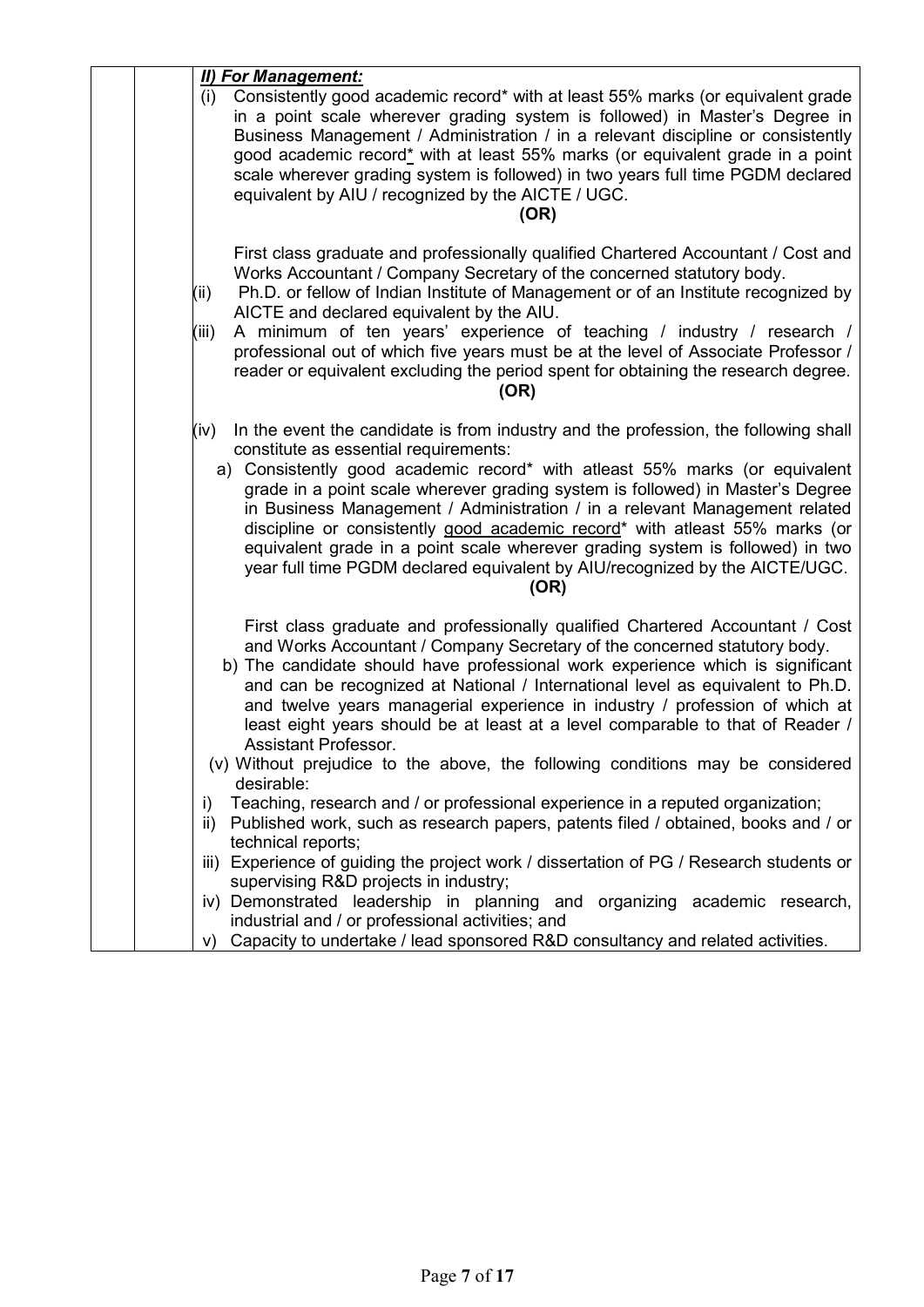III) For Music and Fine Arts:

i) An eminent scholar with a doctoral degree i.e. Ph.D. actively engaged in research with ten years of experience in teaching in University / College and / or research at the University / National level institutions including experience of guiding research at doctoral level with outstanding performing achievements in the field of specialization.

#### (OR)

- ii) A traditional and a professional artist with highly commendable professional achievement in the concerned subject, who should be or have:
	- a) 'A' grade artist of AIR/TV ( for Music discipline)
	- b) Twelve years of outstanding performing achievements in the field of specialization (for Music discipline) Twelve years of experience of holding regular regional / national exhibition / workshops with evidence (for Fine Arts discipline).
	- c) Significant contributions in the field of specializations and ability to guide research;
	- d) Participation in National / International Seminars / Conferences / Workshops and / or recipient of National / International Awards / Fellowships; and
	- e) Ability to explain the logical reasoning of the subject concerned and adequate knowledge to teach theory with illustration in the discipline.

## NOTE:

1) Under the term 'Good academic record' the candidate must have obtained on an average of 45% marks in each of the two public examinations / degrees (i.e. +2 and UG) immediately preceding the Master's degree for selection to Humanities faculty. Further a relaxation of 5% shall be allowed to OBC and PWD candidates on the above marks wherever the post is earmarked for OBC

2) A relaxation of 5% may be provided in marks from 55% to 50% to the Ph.D. degree holders at the Graduate and Master's level for the OBC/PWD (Physical and Visual Disabilities) categories for the purpose of eligibility and for assessing good academic record during direct recruitment to teaching positions.

| 3.1.2 | <b>Essential Qualification for the post of ASSOCIATE PROFESSOR:</b>                   |
|-------|---------------------------------------------------------------------------------------|
|       | I) For Arts, Humanities, Sciences, Social Sciences, Commerce, Education,              |
|       | Languages, Journalism and Mass Communication:                                         |
|       | Good academic record* with a Ph.D. Degree in the concerned/allied / relevant<br>(i)   |
|       | disciplines.                                                                          |
|       | OR.                                                                                   |
|       | In case of Epidemiology and Public Health: Good Academic Record* with                 |
|       | qualification of MD/DNB/PhD/DrPH in Epidemiology / Public Health or allied            |
|       | subjects.                                                                             |
|       | (ii) A Master's Degree with at least 55% marks (or an equivalent grade in a point     |
|       | scale wherever grading system is followed).                                           |
|       | (iii) A minimum of eight years of experience of teaching and / or research in an      |
|       | academic / research position equivalent to that of Assistant Professor in a           |
|       | University, College or Accredited Research Institution/industry excluding the         |
|       | period of Ph.D. research with evidence of published work and a minimum of 5           |
|       | publications as books and / or research / policy papers.                              |
|       | (iv) Contribution to educational innovation, design of new curricula and courses, and |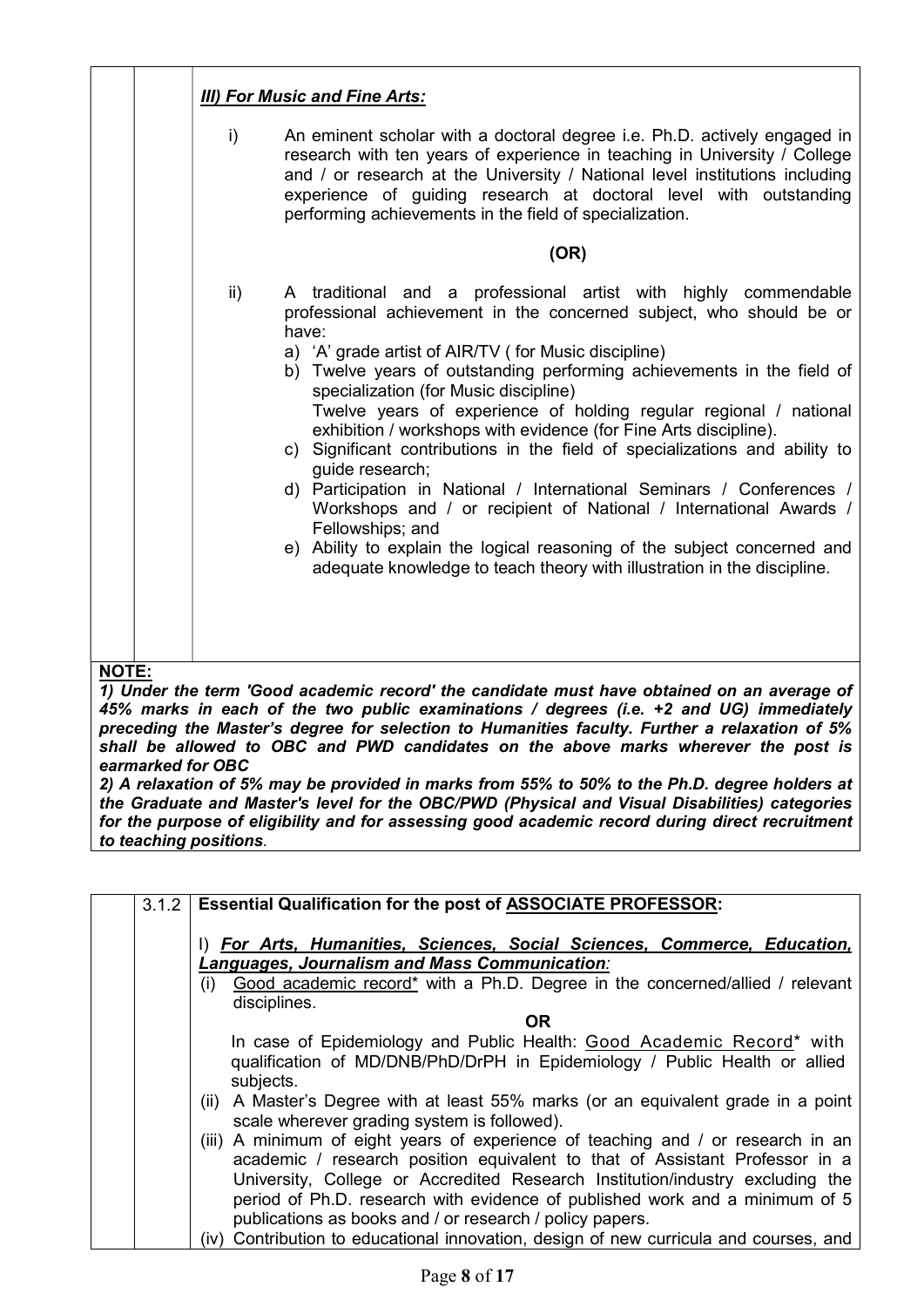|  |     | technology – mediated teaching learning process with evidence of having guided                                                                        |
|--|-----|-------------------------------------------------------------------------------------------------------------------------------------------------------|
|  |     | doctoral candidates and research students.                                                                                                            |
|  |     | (v) A minimum score as stipulated in the Academic Performance Indicator (API) (i.e.                                                                   |
|  |     | 300 from Category II & III) based Performance Based Appraisal System (PBAS),<br>set out in the UGC Regulation, 2010 and amendments from time to time. |
|  |     | II) For Management:                                                                                                                                   |
|  | (i) | Consistently good academic record* with atleast 55% marks (or equivalent grade                                                                        |
|  |     | in a point scale wherever grading system is followed) in Master's Degree in                                                                           |
|  |     | Business Management / Administration / in a relevant management related                                                                               |
|  |     | discipline or first class in two years full time PGDM declared equivalent by AIU /                                                                    |
|  |     | recognized by the AICTE / UGC.                                                                                                                        |
|  |     | (OR)                                                                                                                                                  |
|  |     | First class graduate and professionally qualified Chartered Accountant / Cost and                                                                     |
|  |     | works Accountant / Company Secretary of the concerned statutory body.                                                                                 |
|  |     | (ii) Ph.D. or fellow of Indian Institute of Management or of an Institute recognized by                                                               |
|  |     | AICTE and declared equivalent by the AIU.                                                                                                             |
|  |     | (iii) A minimum of eight years' experience of teaching / industry / research /                                                                        |
|  |     | professional at managerial level excluding the period spent for obtaining the                                                                         |
|  |     | research degree.                                                                                                                                      |
|  |     | (OR)                                                                                                                                                  |
|  |     | (iv) In the event the candidate is from industry and the profession, the following                                                                    |
|  |     | requirement shall constitute as essential requirements:                                                                                               |
|  |     | a) Consistently good academic record* with atleast 55% marks (or equivalent grade                                                                     |
|  |     | in a point scale wherever grading system is followed) in Master's Degree in                                                                           |
|  |     | Business Management / Administration / in a relevant discipline or first class in                                                                     |
|  |     | two year full time PGDM declared equivalent by AIU / recognized by the AICTE /                                                                        |
|  |     | UGC.                                                                                                                                                  |
|  |     | (OR)                                                                                                                                                  |
|  |     | First class graduate and professionally qualified Chartered Accountant / Cost and                                                                     |
|  |     | Works Accountant / Company Secretary of the concerned statutory body.                                                                                 |
|  |     | b) A minimum of ten years' experience of teaching industry / research / profession,                                                                   |
|  |     | out of which five years must be at the level of Assistant Professor or equivalent                                                                     |
|  |     | excluding the period spent for obtaining research degree. The candidate should                                                                        |
|  |     | have professional work experience which is significant and can be recognized at                                                                       |
|  |     | National / International level as equivalent to Ph.D. and ten years managerial                                                                        |
|  |     | experience in industry / profession of which at least five years should be at least                                                                   |
|  |     | at a level comparable to that of Lecturer / Assistant Professor.<br>(v) Without prejudice to the above, the following conditions may be considered    |
|  |     | desirable:                                                                                                                                            |
|  |     | a) Teaching, research industrial and / or professional experience in a reputed                                                                        |
|  |     | organization                                                                                                                                          |
|  |     | b) Published work, such as research papers, patents filed / obtained, books and / or                                                                  |
|  |     | technical reports;                                                                                                                                    |
|  | C)  | Experience in guiding the project work / dissertation of PG / Research students or                                                                    |
|  |     | supervising R&D projects in industry;                                                                                                                 |
|  |     |                                                                                                                                                       |
|  |     | For Music and Fine Arts:<br>iii)                                                                                                                      |
|  |     | i)<br>Good academic record with a Ph.D. Degree with performing ability of high                                                                        |
|  |     | professional standard.                                                                                                                                |
|  |     | ii)<br>A minimum of eight years of experience of teaching at the University,                                                                          |
|  |     | College level and/or research in University / National Level Institutions                                                                             |
|  |     | excluding the period spent for obtaining the research degree of M.Phil. /                                                                             |
|  |     | <b>Ph. D.</b>                                                                                                                                         |
|  |     | iii)<br>Has made significant contributions to the knowledge in the subject<br>concerned as evidenced by quality of publications.                      |
|  |     |                                                                                                                                                       |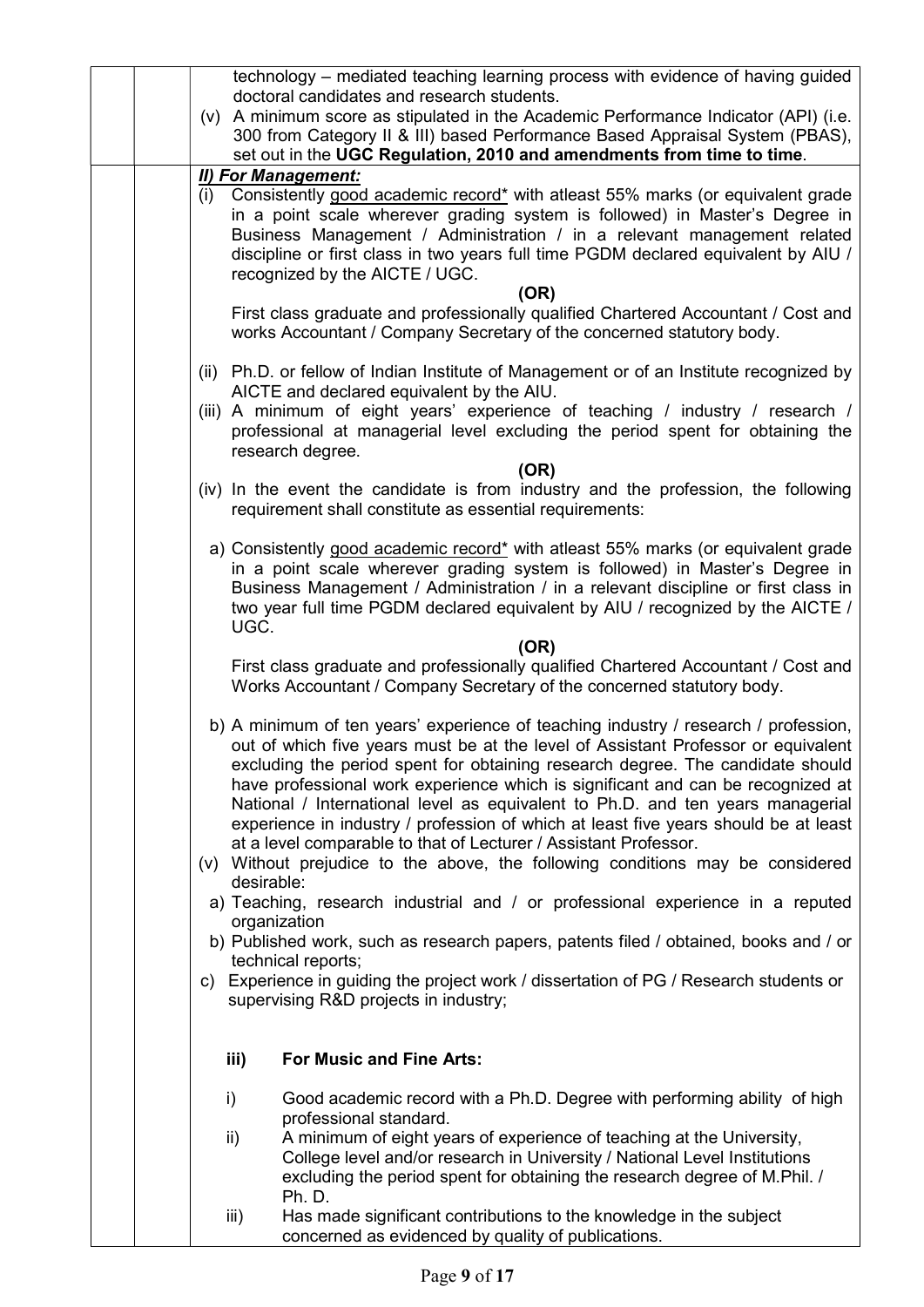|                                             | iv)<br>Contribution to educational innovations such as designing of new courses,                                                                                                                                                                                                                                                                                                                                                                                                                                                                                                                                                                                                                                                                                                                                                                                                                                                                                                                                                                                                                                                                                                                                                                                                                                            |
|---------------------------------------------|-----------------------------------------------------------------------------------------------------------------------------------------------------------------------------------------------------------------------------------------------------------------------------------------------------------------------------------------------------------------------------------------------------------------------------------------------------------------------------------------------------------------------------------------------------------------------------------------------------------------------------------------------------------------------------------------------------------------------------------------------------------------------------------------------------------------------------------------------------------------------------------------------------------------------------------------------------------------------------------------------------------------------------------------------------------------------------------------------------------------------------------------------------------------------------------------------------------------------------------------------------------------------------------------------------------------------------|
|                                             | curricula and / or outstanding performing achievement in the field of<br>specialization.                                                                                                                                                                                                                                                                                                                                                                                                                                                                                                                                                                                                                                                                                                                                                                                                                                                                                                                                                                                                                                                                                                                                                                                                                                    |
|                                             | (OR)                                                                                                                                                                                                                                                                                                                                                                                                                                                                                                                                                                                                                                                                                                                                                                                                                                                                                                                                                                                                                                                                                                                                                                                                                                                                                                                        |
|                                             | ii) A traditional and a professional artists with highly commendable professional<br>achievement in the concerned subject, who should be or have:<br>a) 'A' grade artist of AIR/TV (for Music discipline) / A recognised artist of his / her<br>own discipline (for Fine Arts discipline).<br>b) Eight years of outstanding performing achievements in the field of specialization.<br>c) Experience in designing of new courses and / or curricula;<br>d) Participation in National / International Seminars / Conferences / Workshops and /<br>or recipient of National / International Awards / Fellowships; and<br>e) Ability to explain the logical reasoning of the subject concerned and adequate<br>knowledge to teach theory with illustration in that discipline.                                                                                                                                                                                                                                                                                                                                                                                                                                                                                                                                                 |
| <b>NOTE:</b>                                |                                                                                                                                                                                                                                                                                                                                                                                                                                                                                                                                                                                                                                                                                                                                                                                                                                                                                                                                                                                                                                                                                                                                                                                                                                                                                                                             |
| earmarked for OBC<br>to teaching positions. | 1) Under the term 'Good academic record' the candidate must have obtained on an average of<br>45% marks in each of the two public examinations / degrees (i.e. +2 and UG) immediately<br>preceding the Master's degree for selection to Humanities faculty. Further a relaxation of 5%<br>shall be allowed to OBC and PWD candidates on the above marks wherever the post is<br>2) A relaxation of 5% may be provided in marks from 55% to 50% to the Ph.D. degree holders at<br>the Graduate and Master's level for the OBC/PWD (Physical and Visual Disabilities) categories<br>for the purpose of eligibility and for assessing good academic record during direct recruitment                                                                                                                                                                                                                                                                                                                                                                                                                                                                                                                                                                                                                                           |
| 3.1.3                                       | <b>Essential Qualification for the post of ASSISTANT PROFESSOR:</b>                                                                                                                                                                                                                                                                                                                                                                                                                                                                                                                                                                                                                                                                                                                                                                                                                                                                                                                                                                                                                                                                                                                                                                                                                                                         |
|                                             | I) For Arts, Humanities, Sciences, Social Sciences, Commerce, Education,<br><b>Languages, Journalism and Mass Communication:</b><br>Good academic record* as defined by the concerned university with at least 55%<br>(i)<br>marks (or an equivalent grade in a point scale wherever grading system is<br>followed) at the Master's Degree level in a relevant subject from an Indian<br>University, or an equivalent degree from an accredited foreign university.                                                                                                                                                                                                                                                                                                                                                                                                                                                                                                                                                                                                                                                                                                                                                                                                                                                         |
|                                             | OR<br>In case of Epidemiology and Public Health: Good Academic Record* with<br>qualification of MD/DNB/PhD/M.Sc (Epidemiology/Public Health)/MPH/ DrPH/<br>ME/M.Tech in relevant or allied subjects withat least55% marks (or<br>anequivalentgradeinapointscalewherevergradingsystemisfollowed)attheMaster's<br>DegreelevelinarelevantsubjectfromanIndian<br>University,<br>oranequivalent<br>degreefrom anaccreditedforeign university.<br>Besides fulfilling the above qualifications, the candidate must have cleared the<br>(ii)<br>National Eligibility Test (NET) conducted by the UGC, CSIR, CBSE or similar test<br>accredited by the UGC.<br>(iii) Notwithstanding anything contained in sub-clauses (i) and (ii) to this Clause 4.4.1,<br>candidates, who are, or have been awarded a Ph. D. Degree in accordance with<br>the University Grants Commission (Minimum Standards and Procedure for Award<br>of Ph.D. Degree) Regulations, 2009 and subsequent amendments, shall be<br>exempted from the requirement of the minimum eligibility condition of NET for<br>recruitment and appointment of Assistant Professor or equivalent positions in<br>Universities / Colleges / Institutions.<br>(iv) NET shall also not be required for such Masters Programmes in disciplines for<br>which NET is not conducted. |
|                                             | <b>II) For Management:</b>                                                                                                                                                                                                                                                                                                                                                                                                                                                                                                                                                                                                                                                                                                                                                                                                                                                                                                                                                                                                                                                                                                                                                                                                                                                                                                  |
|                                             | <b>Essential:</b><br>First class Master's Degree in Business Management / Administration / in a<br>(i)<br>relevant management related discipline or first class in two years full time PGDM<br>declared equivalent by AIU / accredited by the AICTE / UGC.<br>(OR)                                                                                                                                                                                                                                                                                                                                                                                                                                                                                                                                                                                                                                                                                                                                                                                                                                                                                                                                                                                                                                                          |
|                                             | First class graduate and professionally qualified Charted Accountant / Cost and<br>(ii)<br>Works Accountant / Company Secretary of the concerned statutory bodies.                                                                                                                                                                                                                                                                                                                                                                                                                                                                                                                                                                                                                                                                                                                                                                                                                                                                                                                                                                                                                                                                                                                                                          |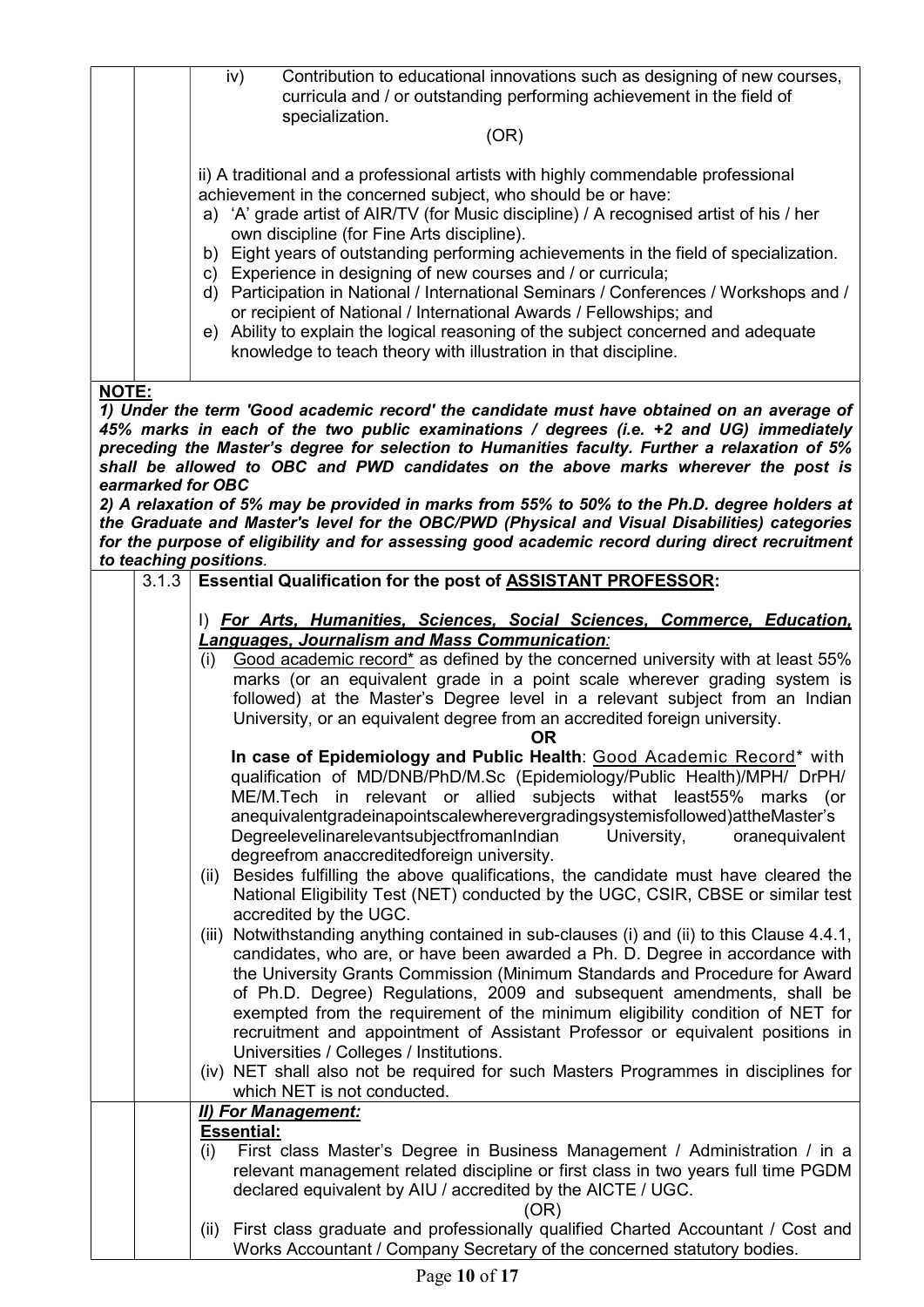|              | Desirable:<br>Teaching, Research, Industrial and / or professional experience in a reputed<br>(i)                                                                                                                                                                                                                                                                                                                                                                                                                                                                                                                                                                                                                                                                                                                                           |
|--------------|---------------------------------------------------------------------------------------------------------------------------------------------------------------------------------------------------------------------------------------------------------------------------------------------------------------------------------------------------------------------------------------------------------------------------------------------------------------------------------------------------------------------------------------------------------------------------------------------------------------------------------------------------------------------------------------------------------------------------------------------------------------------------------------------------------------------------------------------|
|              | organization;                                                                                                                                                                                                                                                                                                                                                                                                                                                                                                                                                                                                                                                                                                                                                                                                                               |
|              | Papers presented at Conferences and / or published in refereed journals.<br>(ii)                                                                                                                                                                                                                                                                                                                                                                                                                                                                                                                                                                                                                                                                                                                                                            |
|              | III) For Music and Fine Arts:                                                                                                                                                                                                                                                                                                                                                                                                                                                                                                                                                                                                                                                                                                                                                                                                               |
|              | i)<br>Good academic record* with at least 55% marks (or an equivalent grade in<br>a point scale wherever grading system is followed) at the Master's Degree<br>level, in the relevant subject or an equivalent degree from an Indian /<br>Foreign University.                                                                                                                                                                                                                                                                                                                                                                                                                                                                                                                                                                               |
|              | ii)<br>Besides fulfilling the above qualifications, candidates must have cleared<br>the National Eligibility Test (NET) for lecturers conducted by the UGC,<br>CSIR, or similar test accredited by the UGC. Notwithstanding anything<br>contained in the sub-clause (i) and (ii) to the this clause 4.4.2.1,<br>candidates, who are, or have been awarded Ph.D. Degree in accordance<br>with the University Grants Commission ( Minimum Standards and<br>Procedure for Award of Ph.D. Degree) Regulations, 2009, shall be<br>exempted from the requirement of the minimum eligibility condition of<br>UGC/CSIR-NET /SLET / SET for recruitment and appointment of Assistant<br>Professor or equivalent positions in Universities / College / Institutions.<br>UGC/CSIR-NET / SLET / SET shall also not be required for such Masters<br>iii) |
|              | Programmes in disciplines for which UGC/CSIR-NET / SLET / SET is not<br>conducted.                                                                                                                                                                                                                                                                                                                                                                                                                                                                                                                                                                                                                                                                                                                                                          |
|              | (OR)                                                                                                                                                                                                                                                                                                                                                                                                                                                                                                                                                                                                                                                                                                                                                                                                                                        |
|              | i)<br>A traditional and a professional artist with highly commendable professional<br>achievement in the concerned subject, who should have:                                                                                                                                                                                                                                                                                                                                                                                                                                                                                                                                                                                                                                                                                                |
|              | <b>For Music discipline:</b>                                                                                                                                                                                                                                                                                                                                                                                                                                                                                                                                                                                                                                                                                                                                                                                                                |
|              | a) Students under noted / reputed traditional masters and has thorough<br>knowledge to explain the subject concerned;<br>b) A high grade artist of AIR / TV; and<br>c) Ability to explain the logical reasoning of the subject concerned and<br>adequate knowledge to teach theory with illustrations in that discipline.                                                                                                                                                                                                                                                                                                                                                                                                                                                                                                                   |
|              | For Fine Arts discipline:                                                                                                                                                                                                                                                                                                                                                                                                                                                                                                                                                                                                                                                                                                                                                                                                                   |
|              | a) First class diploma in visual (Fine) arts discipline from the recognized<br>Institution of India / Abroad;<br>b) Five years of experience of holding regular regional / National<br>exhibitions / Workshops with evidence; and<br>c) Ability to explain the logical reasoning of subject concerned and<br>adequate knowledge to teach theory with illustrations in that discipline.                                                                                                                                                                                                                                                                                                                                                                                                                                                      |
| <b>NOTE:</b> | 1) A relaxation of 5% may be provided at the graduate and Master's level for the OBC/Persons<br>with Disabilities (Physical and Visual Disabilities) categories for the purpose of eligibility and for<br>assessing good academic record during direct recruitment to teaching positions if the post is<br>earmarked for OBC/PWD.<br>(2) A relaxation of 5% may be provided, from 55% to 50% of the marks, to the Ph.D. degree<br>holders who have passed their master's degree prior to 19th Sept.1991:                                                                                                                                                                                                                                                                                                                                    |

(3) B in the 7 point scale with letter grades O,A,B,C,D,E& F shall be regarded as equivalent of 55% wherever the grading system is followed.

(4).Under the term 'Good academic record' the candidate must have obtained on an average of 50% & 45% marks in each of the two public examinations / degrees (i.e. +2 & UG) immediately preceding the Master's degree for selection to Science& Humanities faculty respectively. Further a relaxation of 5% shall be allowed to OBC and PWD candidates on the above marks wherever the post is earmarked for OBC and PWD.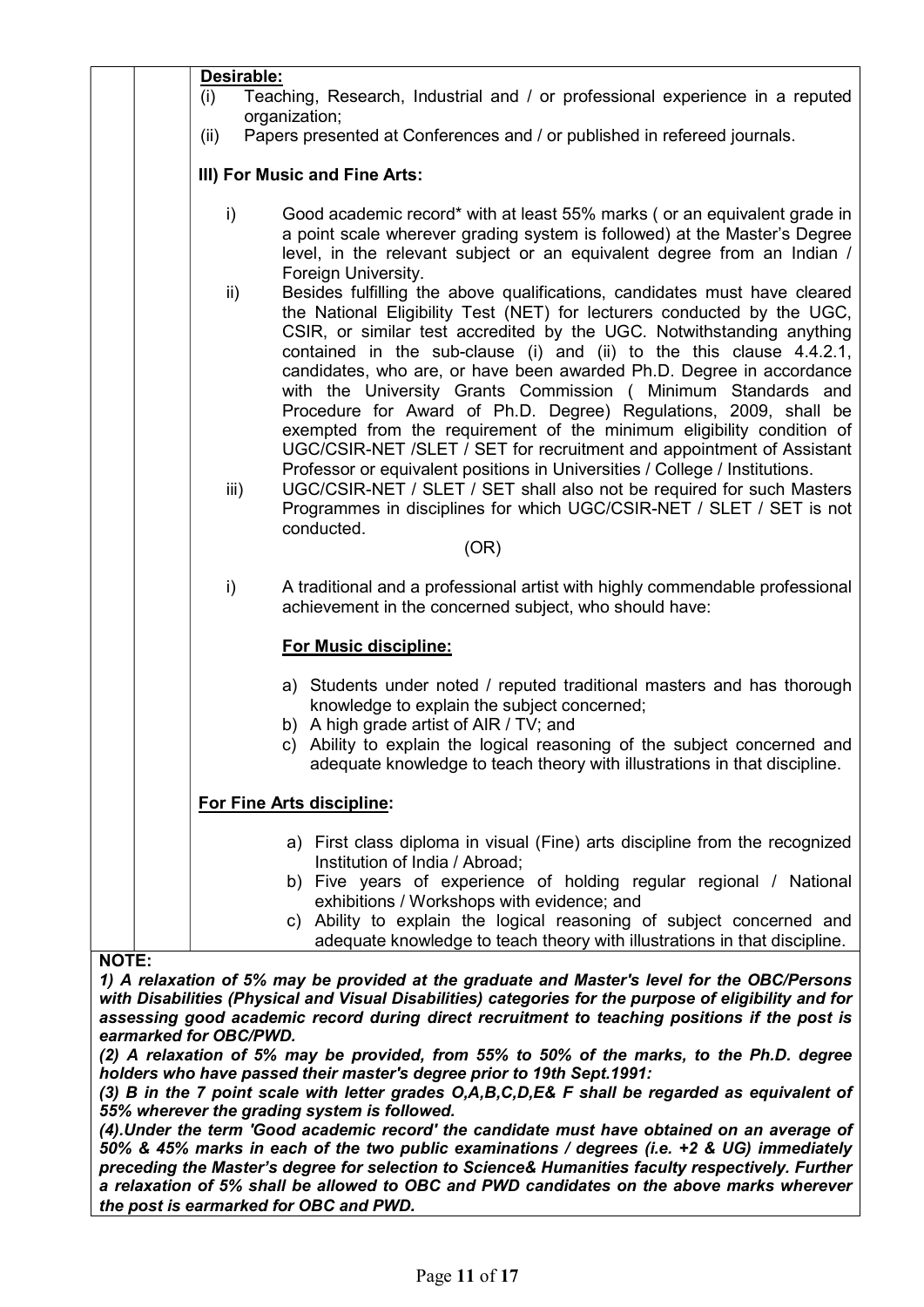| 4.1 | Applicants are advised to submit the application with all supporting documents to the<br>University well in advance, withoutwaiting till last date, to avoid postal delay or any other<br>unforeseen problems. The University will notbe held responsible for any postal delay at                                                                                                                                                                                                                                                                                                                                                                                                                                                                                                                                                                                                                                                                                                                                                                                                                                                                                                                                                                                                                                                                                                                                                                                                                                                                                                                                                                                                                                                                                                                                                                                                                                                                                                                           |
|-----|-------------------------------------------------------------------------------------------------------------------------------------------------------------------------------------------------------------------------------------------------------------------------------------------------------------------------------------------------------------------------------------------------------------------------------------------------------------------------------------------------------------------------------------------------------------------------------------------------------------------------------------------------------------------------------------------------------------------------------------------------------------------------------------------------------------------------------------------------------------------------------------------------------------------------------------------------------------------------------------------------------------------------------------------------------------------------------------------------------------------------------------------------------------------------------------------------------------------------------------------------------------------------------------------------------------------------------------------------------------------------------------------------------------------------------------------------------------------------------------------------------------------------------------------------------------------------------------------------------------------------------------------------------------------------------------------------------------------------------------------------------------------------------------------------------------------------------------------------------------------------------------------------------------------------------------------------------------------------------------------------------------|
|     | any stage.                                                                                                                                                                                                                                                                                                                                                                                                                                                                                                                                                                                                                                                                                                                                                                                                                                                                                                                                                                                                                                                                                                                                                                                                                                                                                                                                                                                                                                                                                                                                                                                                                                                                                                                                                                                                                                                                                                                                                                                                  |
| 4.2 | The prescribed qualification and experience are minimum and the mere fact that a candidate<br>possessing the same will not entitled to him/her for being called for interview. The University<br>reserves the right to restrict the candidates to be called for interview to a reasonable number<br>on the basis of qualifications and experience higher than the minimum prescribed as decided<br>by theduly constituted Screening Committee(s) and approved by the Competent Authority<br>based on prescribed norms of the University. The Screening committee shall scrutinize the<br>application and award scores based on the Academic record, Post-Doctoral Experience,                                                                                                                                                                                                                                                                                                                                                                                                                                                                                                                                                                                                                                                                                                                                                                                                                                                                                                                                                                                                                                                                                                                                                                                                                                                                                                                               |
|     | teaching/ research experience, API score, Publications, Research Guidance and sponsored<br>research projects etc. The list of eligibility shall be displayed in the website.Call letters for<br>attending interview will be sent only to the short-listed candidates in the ratio of 1:15 in the                                                                                                                                                                                                                                                                                                                                                                                                                                                                                                                                                                                                                                                                                                                                                                                                                                                                                                                                                                                                                                                                                                                                                                                                                                                                                                                                                                                                                                                                                                                                                                                                                                                                                                            |
|     | order of merit (i.e 15 candidates for one post in the order of merit) by Speed Post or                                                                                                                                                                                                                                                                                                                                                                                                                                                                                                                                                                                                                                                                                                                                                                                                                                                                                                                                                                                                                                                                                                                                                                                                                                                                                                                                                                                                                                                                                                                                                                                                                                                                                                                                                                                                                                                                                                                      |
| 4.3 | Registered Post or Courier and also by email.<br>a) Reservations for OBC candidates and Persons with Disabilities exist as per the Roster<br>being maintained by the University for various posts in accordance with the guidelines of the<br>UGC/GOI.Candidates applying for the Reserved posts should clearly state to which category<br>they belong. Theymust also enclose a Certificate issued by Tahsildar/Mandal Revenue<br>Officer/ Equivalent authority asproof to this effect, without which the applications will only be<br>considered against UR positions, if foundeligible.<br>b) In case a candidate wants to claim benefits under Persons with Disabilities category,<br>thecandidate's relevant disability should be not less than 40 per cent. Proof, to this effect,<br>must be enclosed with the application, without which the application will only be treated as<br>Unreserved.<br>c) Candidate applying for the post(s) reserved for OBC, must submit an self-attested<br>copy of castecertificate specifically mentioning Creamy Layer-exclusion in the format<br>prescribed by Govt. ofIndia, issued by competent authority, vide Column 3 of G.O.I. Dept. of<br>Personnel and TrainingO.M.No. 36012/22/93-Estt.(SCT) dated 8.9.1993 and modified vide<br>DOPT's O.M.No.36033/3/2004-Estt.(Res) dated 9.3.2004, and revised vide<br>O.M.<br>No.36033/3/2004-Estt. (Res) dated 14.10.2008, and subsequent amendments without which<br>applications will not be considered. The form of CasteCertificate must be in the format as<br>prescribed by the Govt. of India, which is enclosed as <b>Annexure - III.</b><br>d) OBC candidates not enclosing the caste certificate/in the prescribed format, their<br>candidature will onlybeconsidered against UR position, if otherwise found eligible.<br>e) Relaxation in age & qualification will be applicable to only those posts which are<br>reserved and candidates with relaxed standards will not be considered for Unreserved |
|     | position (Ref.No.36011/1/98-Estt.(Res) dated 01/07/1998). Candidates seeking or given                                                                                                                                                                                                                                                                                                                                                                                                                                                                                                                                                                                                                                                                                                                                                                                                                                                                                                                                                                                                                                                                                                                                                                                                                                                                                                                                                                                                                                                                                                                                                                                                                                                                                                                                                                                                                                                                                                                       |
|     | relaxation will only be considered against the relevant reserved category.                                                                                                                                                                                                                                                                                                                                                                                                                                                                                                                                                                                                                                                                                                                                                                                                                                                                                                                                                                                                                                                                                                                                                                                                                                                                                                                                                                                                                                                                                                                                                                                                                                                                                                                                                                                                                                                                                                                                  |
| 4.4 | The University reserves the right to relax any of the qualifications, experience, etc., in<br>deserving casesin respect of any posts. However, this cannot be claimed as a matter of right.                                                                                                                                                                                                                                                                                                                                                                                                                                                                                                                                                                                                                                                                                                                                                                                                                                                                                                                                                                                                                                                                                                                                                                                                                                                                                                                                                                                                                                                                                                                                                                                                                                                                                                                                                                                                                 |
| 4.5 | Candidates applying for the position of Associate Professor and Professor need to fill up<br>the columnsunder professional development, co-curricular andextension activities (Category<br>II) and research & academic contribution(Category III). The detailed score is available in<br>www.ugc.ac.inas UGC Regulations 2010 and amendments from time to time. This part is to<br>be filled as per Appendix - III: Table - I of UGC regulations 2010 with subsequent<br>amendments.                                                                                                                                                                                                                                                                                                                                                                                                                                                                                                                                                                                                                                                                                                                                                                                                                                                                                                                                                                                                                                                                                                                                                                                                                                                                                                                                                                                                                                                                                                                        |
| 4.6 | The number of vacancies of the posts indicated in this Advertisement is tentative. The<br>University reserves the right to fill any consequential vacancies, and /or to increase/decrease<br>thenumber of posts and make appointments accordingly.                                                                                                                                                                                                                                                                                                                                                                                                                                                                                                                                                                                                                                                                                                                                                                                                                                                                                                                                                                                                                                                                                                                                                                                                                                                                                                                                                                                                                                                                                                                                                                                                                                                                                                                                                          |
| 4.7 | Canvassing in any form on behalf of any candidate will disqualify candidature.                                                                                                                                                                                                                                                                                                                                                                                                                                                                                                                                                                                                                                                                                                                                                                                                                                                                                                                                                                                                                                                                                                                                                                                                                                                                                                                                                                                                                                                                                                                                                                                                                                                                                                                                                                                                                                                                                                                              |
| 4.8 | Selection will be made on the basis of candidate's academic record, teaching & research<br>experience and their performance in theinterview. The University may utilize seminar<br>/colloquium and/or any other modes as a method ofselection.                                                                                                                                                                                                                                                                                                                                                                                                                                                                                                                                                                                                                                                                                                                                                                                                                                                                                                                                                                                                                                                                                                                                                                                                                                                                                                                                                                                                                                                                                                                                                                                                                                                                                                                                                              |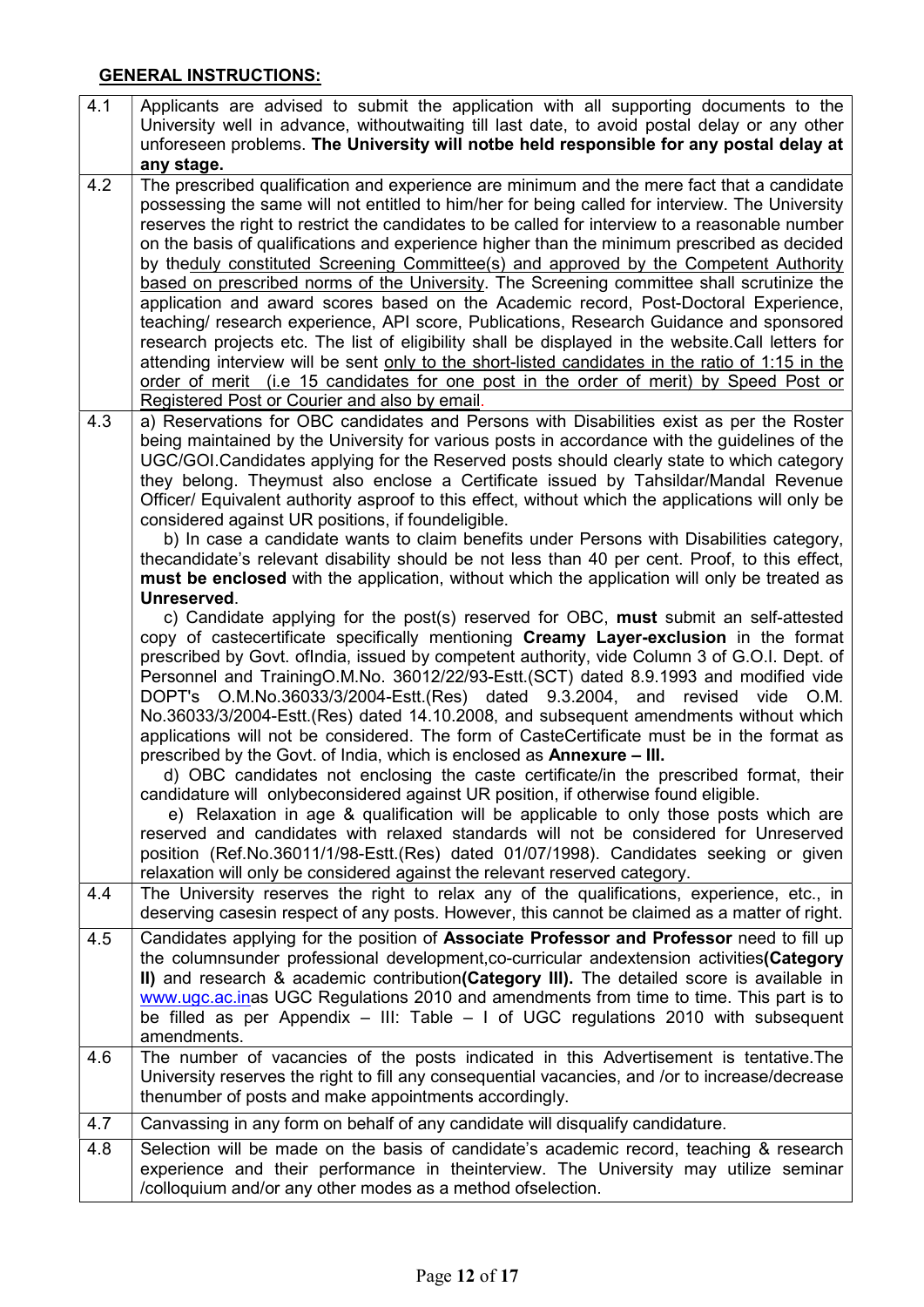| 4.9  | Candidates already in service must submit their applications only through properchannel. In<br>case the applicant is in service, and if any delay is expected in getting endorsement of<br>theemployer, the applicantmay submit <b>Advance Copy</b> of the application, with all enclosures<br>directly (with or without employer's endorsement on the Advance Copy). If the original<br>application through proper channel is not receivedby the University by the last date<br>mentioned in the Advertisement, the candidate/applicantwill have to submit a 'NO<br><b>OBJECTION CERTIFICATE'</b> obtained from his/her employer to the University at the time of<br>interview, if he/she is called for interview without which candidate will not be permitted for<br>interview. Suppression of any information at the time of submission of applications found<br>during the screening/verification at a later stage will disqualify the candidature.                                                                                                                                                                                                                                                                                                                                                             |  |  |  |  |  |
|------|----------------------------------------------------------------------------------------------------------------------------------------------------------------------------------------------------------------------------------------------------------------------------------------------------------------------------------------------------------------------------------------------------------------------------------------------------------------------------------------------------------------------------------------------------------------------------------------------------------------------------------------------------------------------------------------------------------------------------------------------------------------------------------------------------------------------------------------------------------------------------------------------------------------------------------------------------------------------------------------------------------------------------------------------------------------------------------------------------------------------------------------------------------------------------------------------------------------------------------------------------------------------------------------------------------------------|--|--|--|--|--|
| 4.10 | All the documents in support of Research & Academic contribution must be enclosed with the<br>application failing which no marks will be awarded.                                                                                                                                                                                                                                                                                                                                                                                                                                                                                                                                                                                                                                                                                                                                                                                                                                                                                                                                                                                                                                                                                                                                                                    |  |  |  |  |  |
| 4.11 | The candidate must enclose three best research papers. Please do not send any copy of the<br>books, however the booksshould be produced at the time of interview, if he/she is called for<br>interview.                                                                                                                                                                                                                                                                                                                                                                                                                                                                                                                                                                                                                                                                                                                                                                                                                                                                                                                                                                                                                                                                                                              |  |  |  |  |  |
| 4.12 | Experience and qualifications will be reckoned on the Last of the receipt of application<br>(i.e. 02.05.2018). Legible photocopies of all certificates must be attached with the application.                                                                                                                                                                                                                                                                                                                                                                                                                                                                                                                                                                                                                                                                                                                                                                                                                                                                                                                                                                                                                                                                                                                        |  |  |  |  |  |
| 4.13 | Those who have joined / are joining the University service on or after 1 <sup>st</sup> January, 2004 are<br>coveredunder new pension scheme introduced by the Government of India.                                                                                                                                                                                                                                                                                                                                                                                                                                                                                                                                                                                                                                                                                                                                                                                                                                                                                                                                                                                                                                                                                                                                   |  |  |  |  |  |
| 4.14 | Incomplete applications in any respect will summarily be rejected.                                                                                                                                                                                                                                                                                                                                                                                                                                                                                                                                                                                                                                                                                                                                                                                                                                                                                                                                                                                                                                                                                                                                                                                                                                                   |  |  |  |  |  |
| 4.15 | Applicant should provide the complete addresses of two references to whom this University<br>can make a reference at any time during the selection process. These references should be<br>from the subject / area of specialization. If the candidate is employed one of the references<br>must be his immediate Supervisory Officer / HOD.                                                                                                                                                                                                                                                                                                                                                                                                                                                                                                                                                                                                                                                                                                                                                                                                                                                                                                                                                                          |  |  |  |  |  |
| 4.16 | <b>FOR TEACHING POSITIONS:</b>                                                                                                                                                                                                                                                                                                                                                                                                                                                                                                                                                                                                                                                                                                                                                                                                                                                                                                                                                                                                                                                                                                                                                                                                                                                                                       |  |  |  |  |  |
|      | A relaxation of 5% may be provided at the graduate and Master's level for the OBC / Persons<br>with Disabilities (Physical and Visual Disabilities) categories for the purpose of eligibility and<br>for assessing good academic records during direct recruitment to teaching positions.<br>(a) A relaxation of 5% may be provided, from 55% to 50% of the marks, to the Ph.D. degree<br>holders who have passed their master's degree prior to 19th Sept. 1991.<br>(b) A relaxation of the minimum marks at the PG level from 55% to 50% for appointment as<br>Assistant Professor may be provided to the candidates who have cleared the JRF<br>examination conducted by UGC/CSIR prior to 1989, when the minimum marks required to<br>appear for JRF examination were 50%.<br>(c) B in the 7 point scale with letter grades O,A,B,C,D,E& F shall be regarded as equivalent<br>of 55% wherever the grading system is followed.<br>(d) Under the term 'Good academic record' the candidate must have obtained on an average<br>of 50% / 45% marks in each of the two public examinations / degrees immediately<br>preceding the Master's degree for selection to Science / Humanities faculty respectively.<br>Further a relaxation of 5% shall be allowed to OBC and PWD candidates on the above<br>marks.<br>(e) |  |  |  |  |  |
| 4.17 | The completed application along with enclosures should besubmitted on or before                                                                                                                                                                                                                                                                                                                                                                                                                                                                                                                                                                                                                                                                                                                                                                                                                                                                                                                                                                                                                                                                                                                                                                                                                                      |  |  |  |  |  |
|      | 02.05.2018 to the address given below:<br>Application for the Post of                                                                                                                                                                                                                                                                                                                                                                                                                                                                                                                                                                                                                                                                                                                                                                                                                                                                                                                                                                                                                                                                                                                                                                                                                                                |  |  |  |  |  |
|      | Тο<br><b>The Assistant Registrar</b><br><b>Recruitment Cell</b><br><b>Central University of Tamil Nadu</b><br>Neelakudi Campus,<br>Thiruvarur - 610 005, Tamil Nadu                                                                                                                                                                                                                                                                                                                                                                                                                                                                                                                                                                                                                                                                                                                                                                                                                                                                                                                                                                                                                                                                                                                                                  |  |  |  |  |  |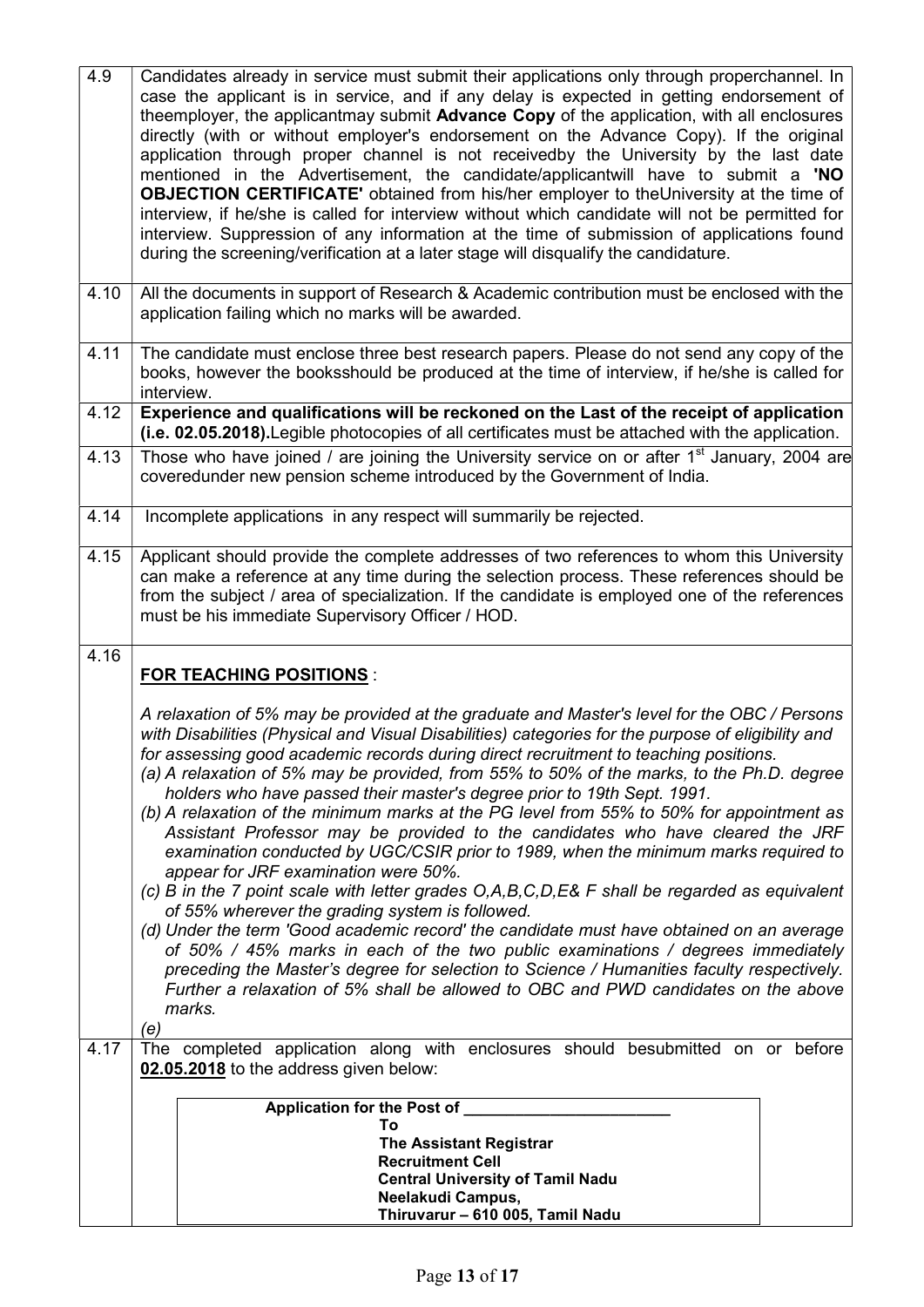| 4.18 | <b>IMPORTANT:</b>                                                        |
|------|--------------------------------------------------------------------------|
|      | 1. APPLICATIONS OF CANDIDATES WHO DO NOT FULFILL THE MINIMUM ELIGIBILITY |
|      | CRITERIA INCLUDING FULFILLMENT OF "GOOD ACADEMIC RECORD" WILL            |
|      | SUMMARILY BE REJECTED.                                                   |
|      | 2. NO INTERIM CORRESPONDENCE WILL BE ENTERTAINED FROM ANY CANDIDATE.     |
|      | 3. MERE FULFILLMENT OF THE ELIGIBILITY CRITERIA IS NOT ENOUGH FOR A      |
|      | CANDIDATE TO BE CALLED FOR INTERVIEW. THE SCREENING COMMITTEES           |
|      | RECOMMENDATIONS AND COMPETENT AUTHORITIES DECISION WILL BE FINAL.        |
|      | 4. ALL UPDATES TO THIS ADVERTISEMENT INCLUDING CORRIGENDUM,              |
|      | AMENDMENT, IF ANY, WILL BE HOSTED ON THE WEBSITE ONLY AND THE            |
|      | CANDIDATES ARE ADVISED TO CHECK THE WEBSITE PERIODICALLY FOR             |
|      | <b>UPDATES.</b>                                                          |

 Sd/- Registrar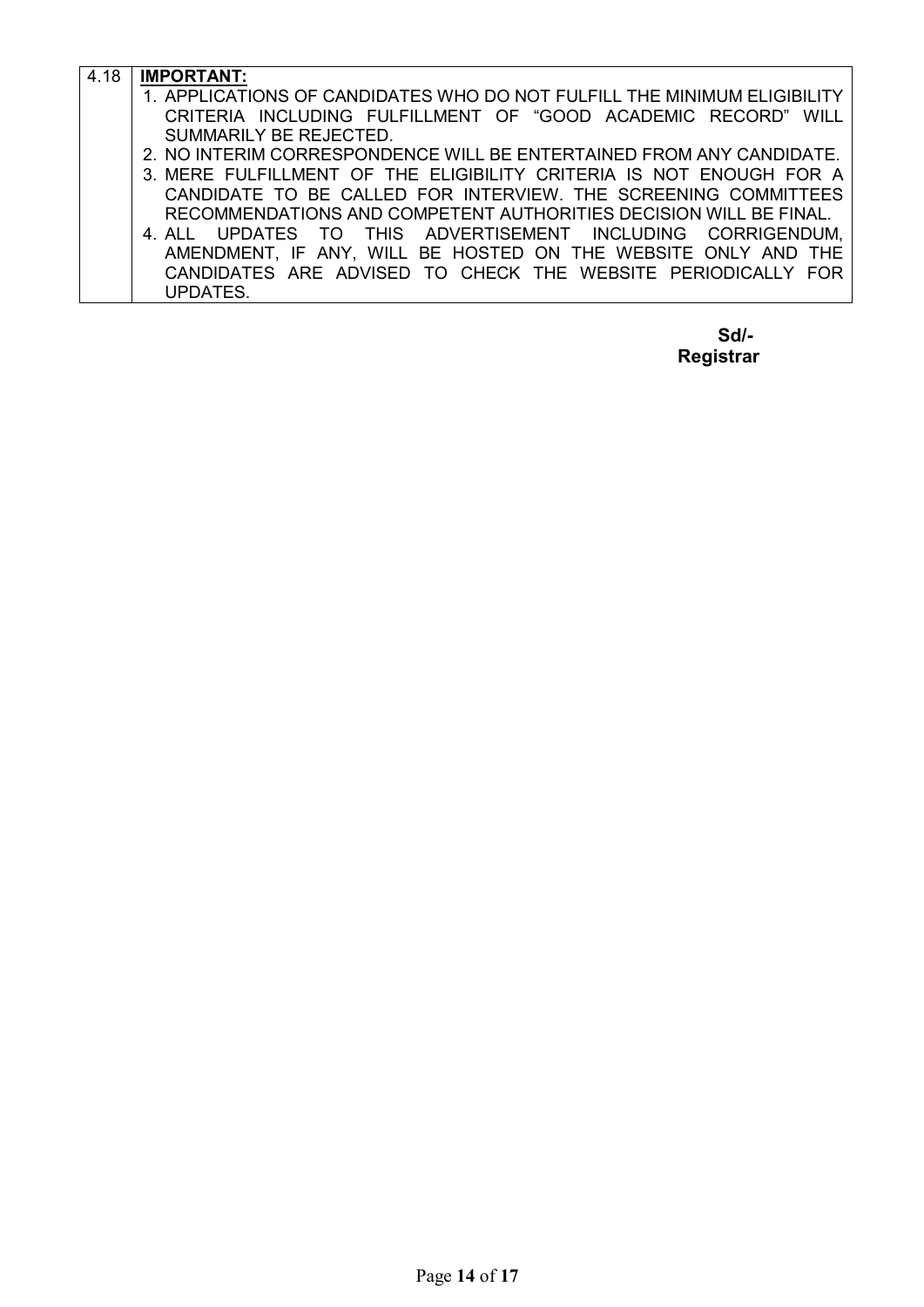## (The award of degrees to candidates registered for Ph.D. programme after  $11^{th}$  July, 2009)

(On the letter head of the University/ Institution)

## TO WHOMSOEVER IT MAY CONCERN

|                                                                                     | This is certify that Mr.                                                             |           |       | (Reg. No <b>Reg. 1997)</b> |  |  |                |    |
|-------------------------------------------------------------------------------------|--------------------------------------------------------------------------------------|-----------|-------|----------------------------|--|--|----------------|----|
| has                                                                                 | successfully                                                                         | completed | Ph.D. | programme in the           |  |  | <b>Faculty</b> | of |
|                                                                                     |                                                                                      |           |       |                            |  |  | University /   |    |
| Institution during the year __________. The Ph.D. degree awarded by this University |                                                                                      |           |       |                            |  |  |                |    |
|                                                                                     | / Institution is in compliance of UGC Regulation 2009 for the award of Ph.D. degree. |           |       |                            |  |  |                |    |
|                                                                                     | As part of the Ph.D. degree, the following course work was done by the candidate.    |           |       |                            |  |  |                |    |
|                                                                                     |                                                                                      |           |       |                            |  |  |                |    |

| a)  |                                      |
|-----|--------------------------------------|
| b)  |                                      |
| c). | <u> 1970 - Jan Barat, primeira e</u> |
| d)  |                                      |

IMPORTANT:

Please note the above certificate should be issued by Registrar of the concerned University / Institution. Certificates issued by departments will not be valid.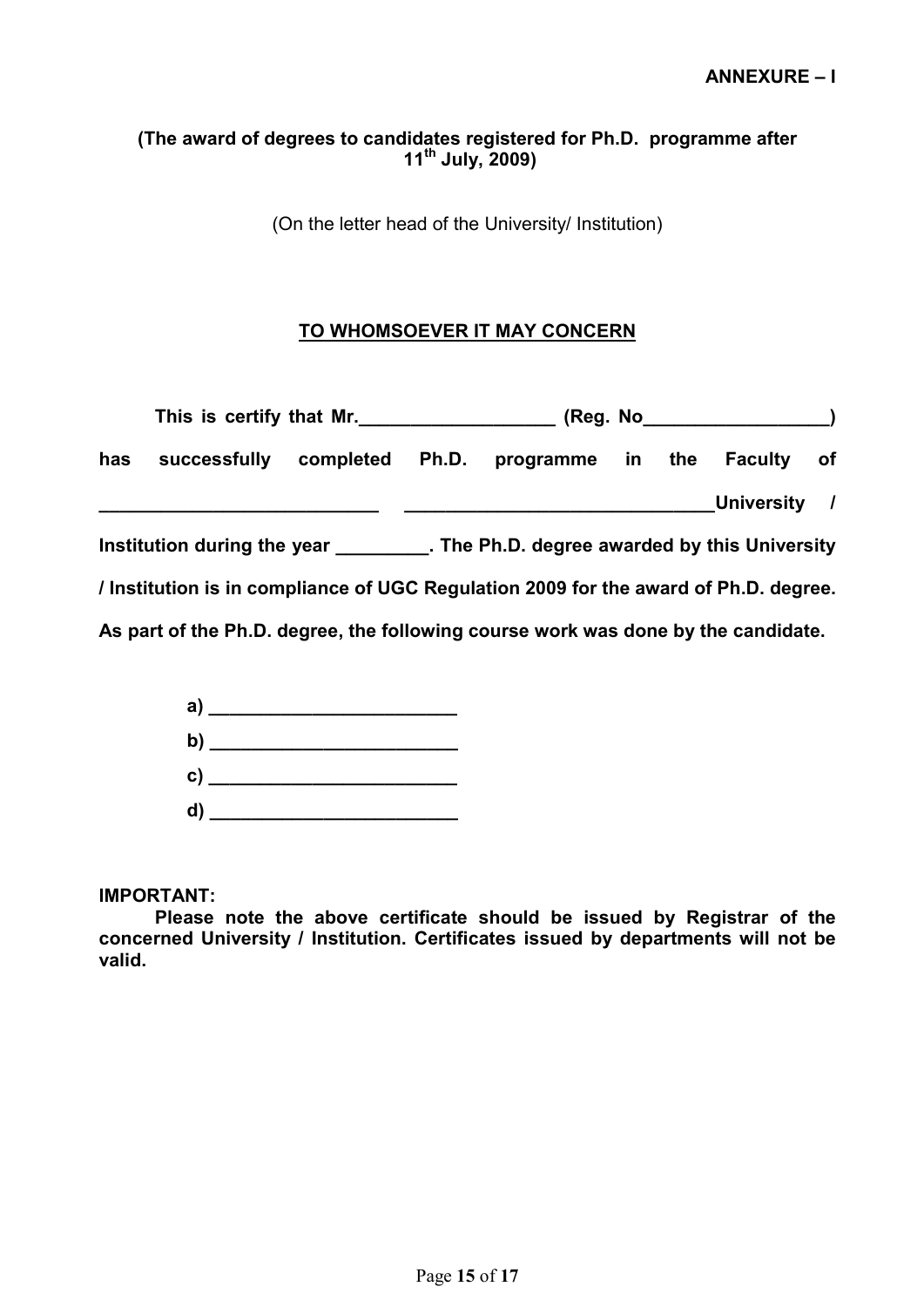#### (The award of degrees to candidates registered for Ph.D. programme prior to  $11^{th}$  July, 2009)

(On the letter head of the University/ Institution)

# TO WHOMSOEVER IT MAY CONCERN

|     | This is certify that Mr.                                                            |           |       | (Reg. No <b>matrices</b> ) |  |  |                |    |  |  |
|-----|-------------------------------------------------------------------------------------|-----------|-------|----------------------------|--|--|----------------|----|--|--|
| has | successfully                                                                        | completed | Ph.D. | programme in the           |  |  | <b>Faculty</b> | of |  |  |
|     |                                                                                     |           |       |                            |  |  | University /   |    |  |  |
|     | Institution during the year __________. The Ph.D. degree awarded by this University |           |       |                            |  |  |                |    |  |  |
|     | / Institution is in compliance of the existing Ordinances / By Laws / Regulationsof |           |       |                            |  |  |                |    |  |  |
|     | the University / Institution for the award of Ph.D. degree and he / she fulfils the |           |       |                            |  |  |                |    |  |  |
|     | following:-                                                                         |           |       |                            |  |  |                |    |  |  |

- a. Ph.D. Degree of the candidates awarded in regular mode only;
- b. Evaluation of the Ph.D. Thesis by at least two external examiners;
- c. Candidates had published two research papers out of which at least one in a refereed Journal from out of his / her Ph.D work;
- d. The candidate had presented two papers in seminars / conferences from out of his / her Ph.D. work;
- e. Open Ph.D. viva voce of the candidate had been conducted.

#### IMPORTANT:

Please note the above certificate should be issued by certified by the Vice Chancellor / Pro Vice – Chancellor / Dean (Academic Affairs) / Dean (University Instructions) of the concerned University. Certificates issued by departments will not be valid.